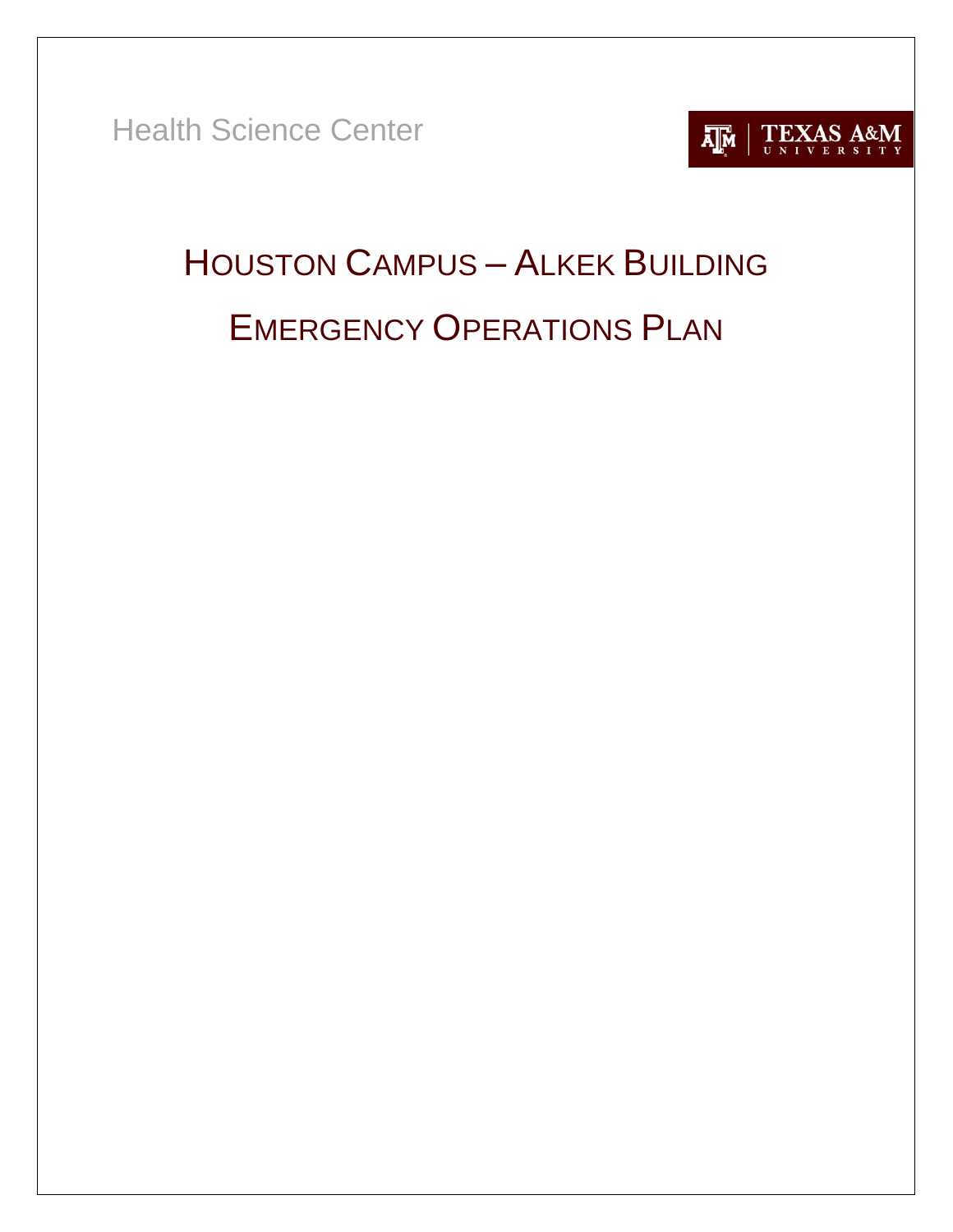## <span id="page-1-0"></span>**SIGNATURES OF APPROVAL**

This Emergency Operations Plan and its contents is a guide to how the Texas A&M University Health Science Center – Houston Campus-Alkek Building prepares for and responds to emergency situations. It is intended to capture specific authorities and best practices for managing incidents of any size and scope that may impact the building.

This plan shall apply to all persons participating in mitigation, preparedness, response and recovery efforts within the Alkek Building. Furthermore, tasked departments shall maintain their own procedures and actively participate in the training, exercising and maintenance needed to support this plan.

This plan and its supporting contents are hereby approved, supersedes all previous editions, and is effective immediately upon the signing of all signature authorities noted below.

| Recommended                                                                                                               | Date: <u>_________________________________</u> |
|---------------------------------------------------------------------------------------------------------------------------|------------------------------------------------|
| Olga Rodriquez<br>Associate Vice President and Chief of Staff<br><b>Texas A&amp;M University Health Science Center</b>    |                                                |
|                                                                                                                           |                                                |
| Dr. Ken Ramos<br>Director, Institute of Biosciences & Technology<br><b>Texas A&amp;M University Health Science Center</b> |                                                |
|                                                                                                                           |                                                |
| Christopher M. Meyer<br>Associate Vice President, Safety & Security<br><b>Texas A&amp;M University</b>                    |                                                |
|                                                                                                                           |                                                |
| Greg Hartman<br><b>Senior Vice President</b><br><b>Texas A&amp;M University Health Science Center</b>                     |                                                |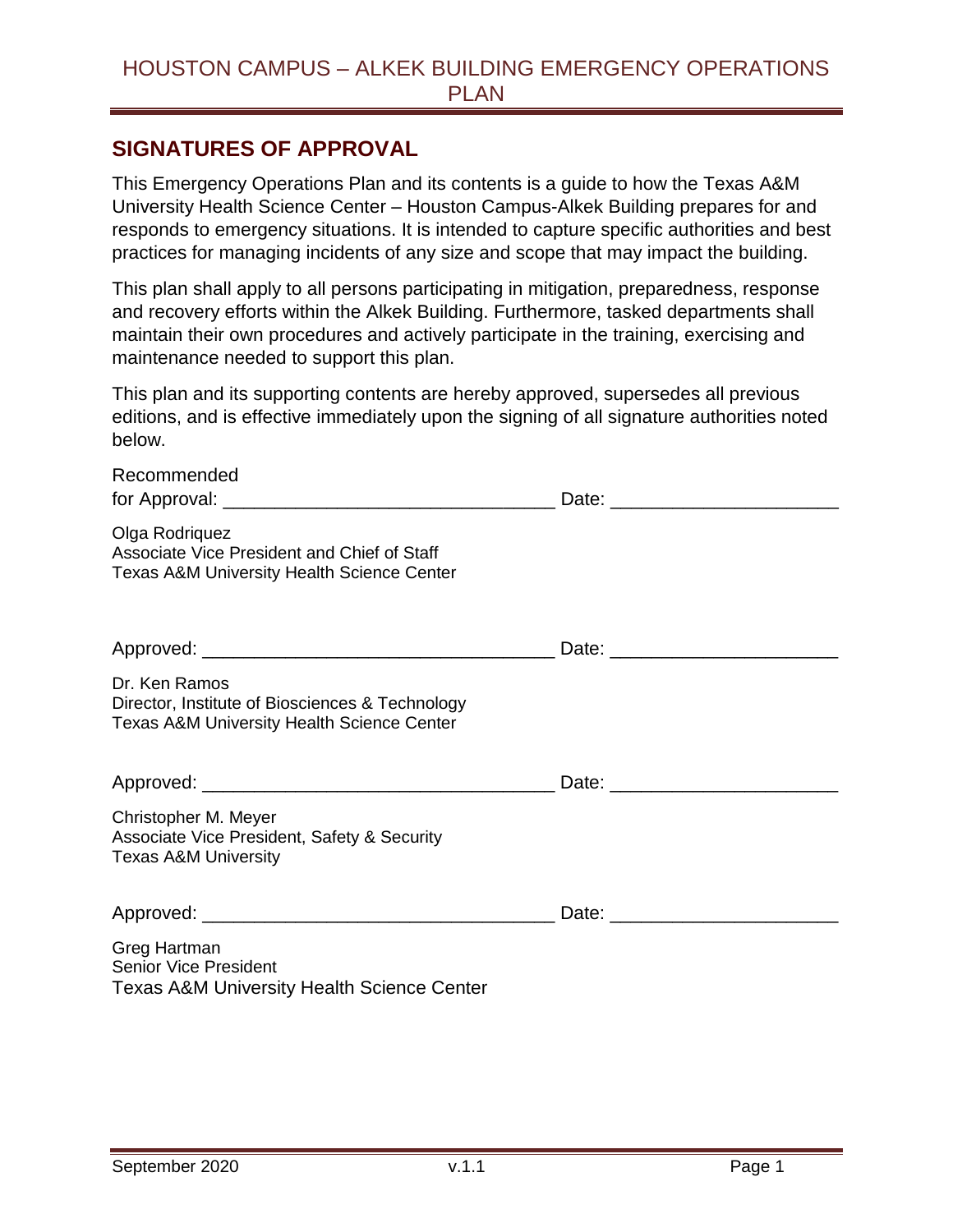# <span id="page-2-0"></span>**TABLE OF CONTENTS**

| Lines of Succession | 13 |
|---------------------|----|
|                     |    |
|                     |    |
|                     |    |
|                     |    |
|                     |    |
|                     |    |
|                     |    |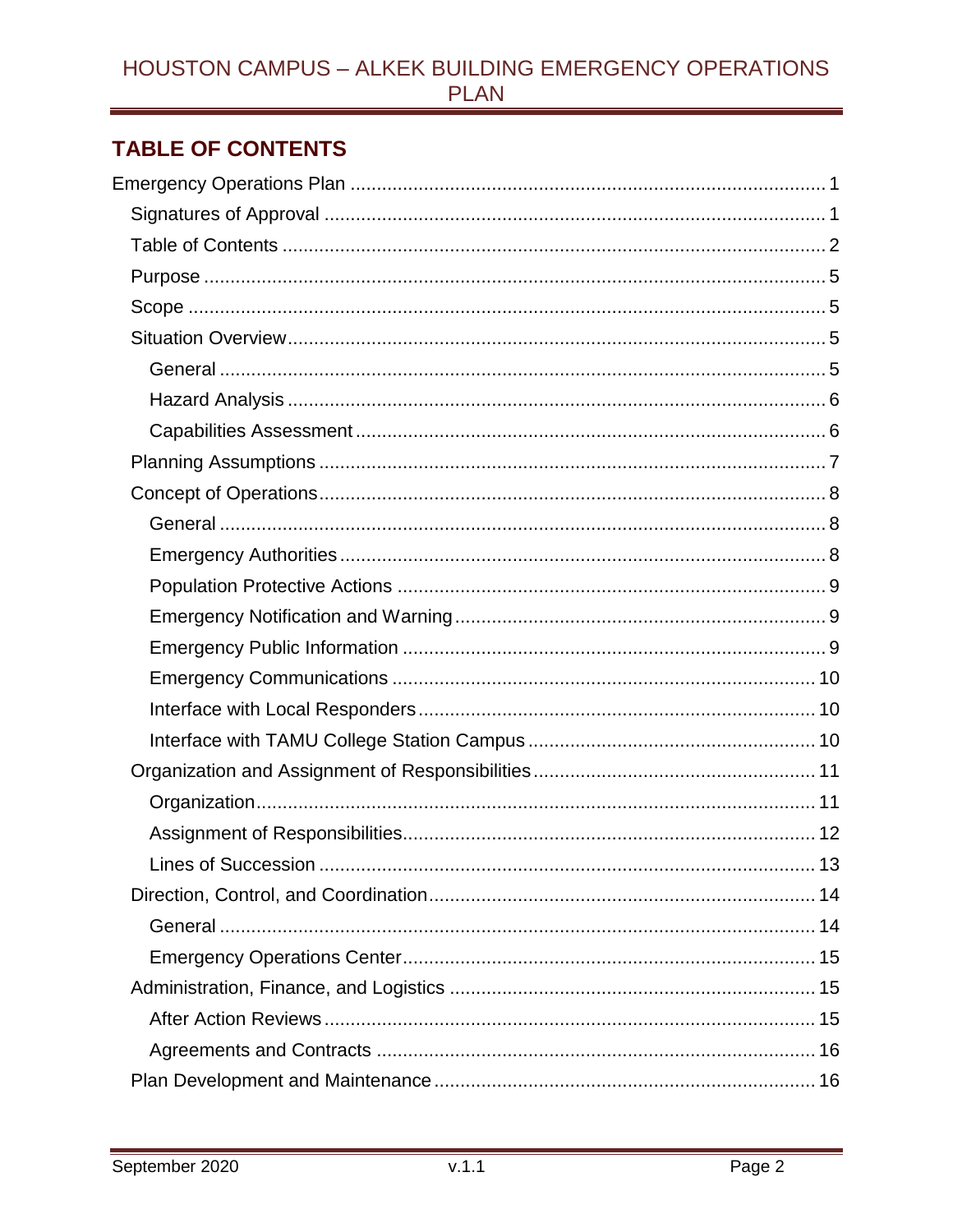| Houston Campus - Alkek Building Emergency Management Team 19     |  |
|------------------------------------------------------------------|--|
| Houston Campus - Alkek Building Notification and Warning Team 19 |  |
|                                                                  |  |
|                                                                  |  |
|                                                                  |  |
|                                                                  |  |
|                                                                  |  |
|                                                                  |  |
|                                                                  |  |
|                                                                  |  |
|                                                                  |  |
|                                                                  |  |
|                                                                  |  |
|                                                                  |  |
|                                                                  |  |
|                                                                  |  |
|                                                                  |  |
|                                                                  |  |
|                                                                  |  |
|                                                                  |  |
|                                                                  |  |
|                                                                  |  |
|                                                                  |  |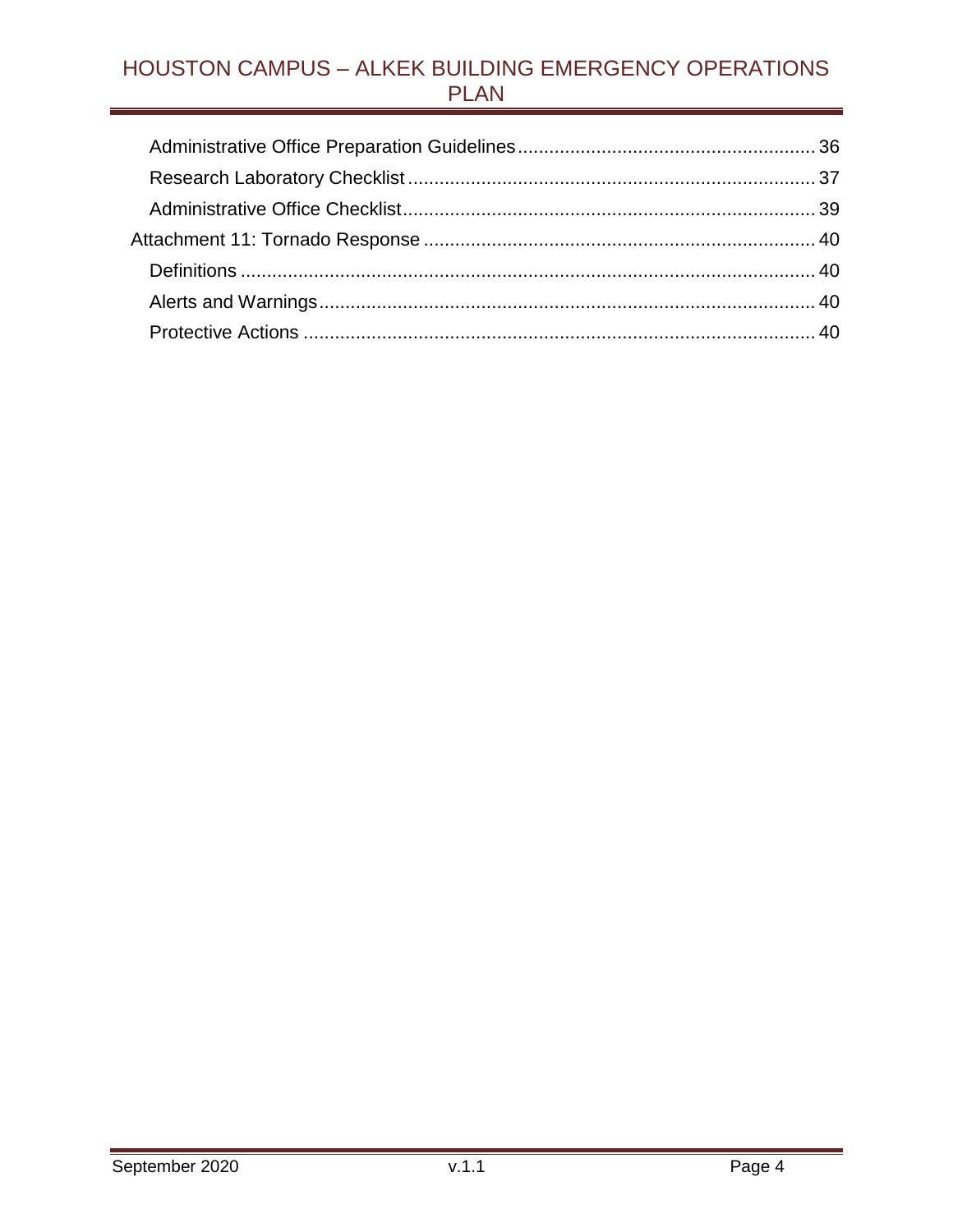## <span id="page-5-0"></span>**PURPOSE**

The purpose of this plan is to outline the Houston Campus-Alkek Building approach for organizing, coordinating and directing available resources toward effective emergency operations. The plan includes an organizational structure establishing the authority and assigns responsibility for various emergency tasks. The plan is intended to provide a flexible and scalable framework.

- To help prepare Houston Campus-Alkek Building employees, students, tenants, and visitors to successfully respond to an emergency
- Define clear roles, responsibilities, and authorities in managing emergency situations
- Clear, rapid, factual, and coordinated communication for emergencies
- Effective coordination among emergency organizations of the university; health system; local, state, and federal authorities

# <span id="page-5-1"></span>**SCOPE**

The HSC has a responsibility to ensure the safety and security of its students, faculty, staff, and visitors. This scope of this plan is limited to the Houston Campus-Alkek Building and the immediately adjacent parking lots that are utilized by HSC personnel.

# <span id="page-5-2"></span>**SITUATION OVERVIEW**

#### <span id="page-5-3"></span>**General**

The Alkek building is located at 2121 West Holcombe Boulevard, Houston, Texas within the Texas Medical Center. It is a fully-sprinkled high-rise building with (11) stories and a basement. The Alkek building is primarily a biomedical research facility containing multiple laboratories. Additionally, it does contain several office spaces, conference rooms, and a 160-person lecture hall.

The Alkek building offices several organizations from different entities. Within the facility are organizations from:

- College of Medicine, Institute of Biosciences & Technology (Texas A&M University Health Science Center);
- College of Medicine, Center for Clinical/Translational Medicine (Texas A&M University Health Science Center);
- College of Pharmacy (Texas A&M University Health Science Center);
- Engineering Medicine (EnMed) (Texas A&M University);
- College of Engineering (Texas A&M University); and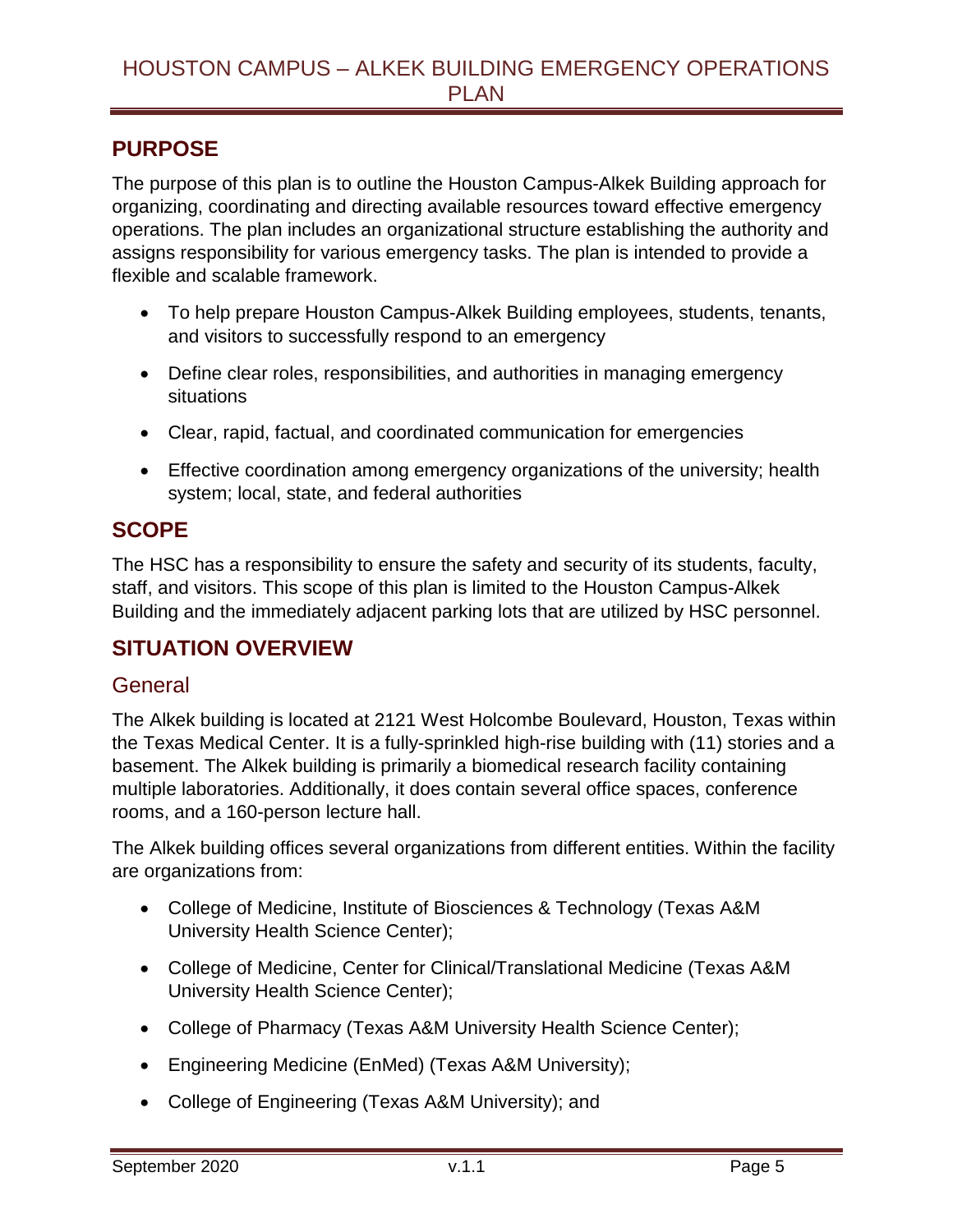MD Anderson Cancer Center (University of Texas)

## <span id="page-6-0"></span>Hazard Analysis

The Houston Campus – Alkek building is exposed to hazards – natural and man-made – that have the potential for disrupting the normal working operations, causing casualties, and damaging or destroying the facilities. A summary of major hazards is provided in the table below.

| <b>Hazard Type</b>             | <b>Likelihood of</b><br><b>Estimated</b><br><b>Impact on Public</b><br>Occurrence<br><b>Health and</b><br><b>Safety</b> |               | <b>Estimated</b><br>Impact on<br><b>Property</b> |
|--------------------------------|-------------------------------------------------------------------------------------------------------------------------|---------------|--------------------------------------------------|
|                                | Low<br>Medium                                                                                                           | Low<br>Medium | Low<br>Medium                                    |
|                                | High                                                                                                                    | High          | High                                             |
| <b>Man-Made Hazards</b>        |                                                                                                                         |               |                                                  |
| Civil Disorder                 | Low                                                                                                                     | Low           | Low                                              |
| Energy/Fuel<br>Shortage        | Low                                                                                                                     | Medium        | Low                                              |
| HazMat Release                 | Low                                                                                                                     | High          | Medium                                           |
| Structural Fire                | Low                                                                                                                     | High          | High                                             |
| Terrorism                      | Low                                                                                                                     | High          | High                                             |
| Water System Failure           | Medium                                                                                                                  | Medium        | Low                                              |
| Natural Hazards                |                                                                                                                         |               |                                                  |
| Flash Flooding                 | High                                                                                                                    | Medium        | Low                                              |
| Flooding (river or<br>tidal)   | Low                                                                                                                     | Low           | Low                                              |
| Hurricane                      | Medium                                                                                                                  | Medium        | High                                             |
| Infectious Disease<br>Outbreak | Low                                                                                                                     | High          | Medium                                           |
| Tornado                        | Low                                                                                                                     | High          | High                                             |
| Winter Storm                   | Low                                                                                                                     | Low           | Low                                              |

\* High likelihood means the hazard happens frequently and low likelihood means the hazard rarely happens or has not happened.

\*\*High impact means significant injuries/illness or loss of life as well as a large loss of assets; whereas low impact means no impact, no injuries, minor loss of assets.

# <span id="page-6-1"></span>Capabilities Assessment

The Alkek building does not maintain its own emergency services, therefore emergency services are provided by the City of Houston and/or Texas Medical Center. However, it does maintain a non-commissioned security department that controls building access, coordinates with local responding agencies, etc.

The primary and secondary agencies for emergency services are listed below.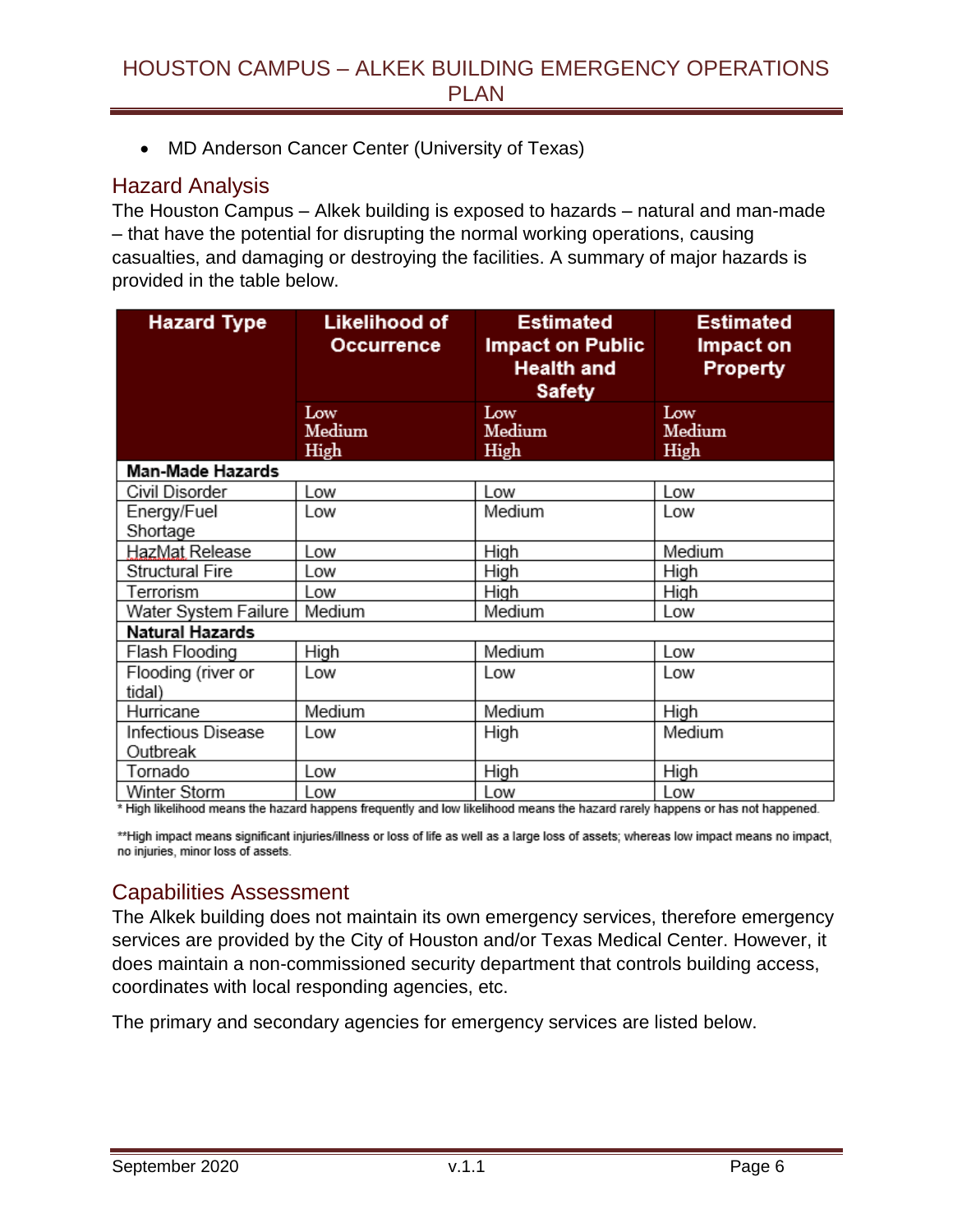| <b>Agency Type</b>                          | <b>Primary</b>                      | <b>Secondary</b>                                                                                    |
|---------------------------------------------|-------------------------------------|-----------------------------------------------------------------------------------------------------|
| <b>Emergency Medical</b><br><b>Services</b> | <b>Houston Fire Department</b>      | Acadian                                                                                             |
| <b>Fire Services</b>                        | <b>Houston Fire Department</b>      |                                                                                                     |
| Law Enforcement                             | <b>Houston Police</b><br>Department | <b>Texas Medical Center</b><br><b>Police Department</b><br><b>Harris County Sheriff's</b><br>Office |
| <b>Public Health</b>                        | <b>Houston Health</b><br>Department | <b>Harris County Health</b><br>Department                                                           |

## <span id="page-7-0"></span>**PLANNING ASSUMPTIONS**

In addition to the planning assumptions listed in the Texas A&M University's Emergency Operations Plan, the following are planning assumptions specific to the Houston Campus – Alkek Building.

- The Houston Campus Alkek Building will continue to be exposed to and subject to the impact of those hazards described above as well as lesser hazards and others that may develop in the future.
- Emergencies may occur at any time and at any place. In many cases, dissemination of warning to the public and implementation of increased readiness measures may be possible. However, some emergency situations occur with little or no warning.
- The Houston Campus Alkek building is reliant on emergency services from the local jurisdictions. Therefore, it is essential for us to be prepared to carry out the basic initial emergency response since it may take time for emergency services to arrive.
- Proper planning and preparedness activities with local emergency services will ensure an effective and coordinated response.
- Proper mitigation actions, such as floodplain management, and fire inspections, can prevent or reduce disaster-related losses. Detailed emergency planning, training of emergency responders and other personnel, and conducting periodic emergency drills and exercises can improve our readiness to deal with emergency situations.
- The Houston Campus Alkek Building officials and representatives must recognize their responsibilities for the safety and well-being of faculty, staff,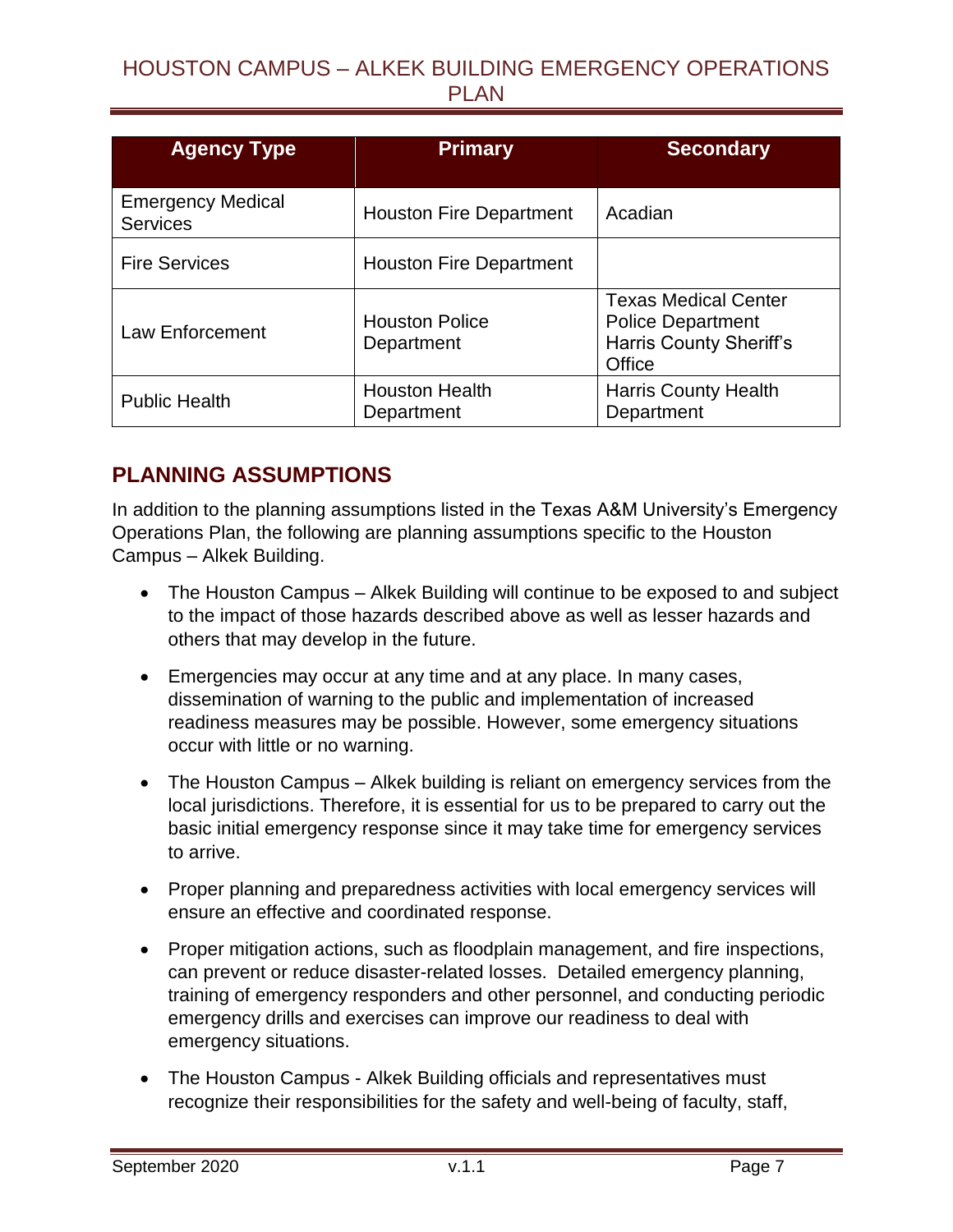students and visitors; and assume their responsibilities in the implementation of this emergency plan.

 Proper implementation of these guidelines will reduce or prevent disaster-related losses.

# <span id="page-8-0"></span>**CONCEPT OF OPERATIONS**

#### <span id="page-8-1"></span>General

The Houston Campus – Alkek Building officials and representatives have the responsibility to protect public health and safety and preserve property from the effects of an emergency. As such, the response priorities are:

- Protection of life and safety of students, faculty, staff, and visitors;
- Secure critical infrastructure and facilities which are, in priority order:
	- o Facilities critical to health and safety;
	- o Facilities that sustain emergency response;
	- o Classroom and research facilities; and
	- o Administration facilities
- Resume teaching and research programs.

In order to meet these priorities, the officials and representatives must implement appropriate population protection activities (e.g. evacuations or sheltering in place), issue timely emergency notifications and warnings, coordinate emergency public information, ensure interoperable emergency communications, and coordinate with local emergency services personnel.

#### <span id="page-8-2"></span>Emergency Authorities

The IBT Director, as the campus administrator, is the primary local authority for the Houston Campus – Alkek building. For rapid onset emergencies (e.g., building fire, chemical spill, active shooter, etc.), the IBT Director has the authority to:

- Issue population protective actions;
- Alter personnel schedules in support of an emergency response; and
- Identify trained personnel as deemed essential for maintaining critical campus operations.

For emergencies with longer lead times (e.g., winter weather, hurricanes, etc.), the IBT Director, in consultation with HSC Administration as stated in the "Lines of Succession" below, may alter campus operations in support of an emergency response or for the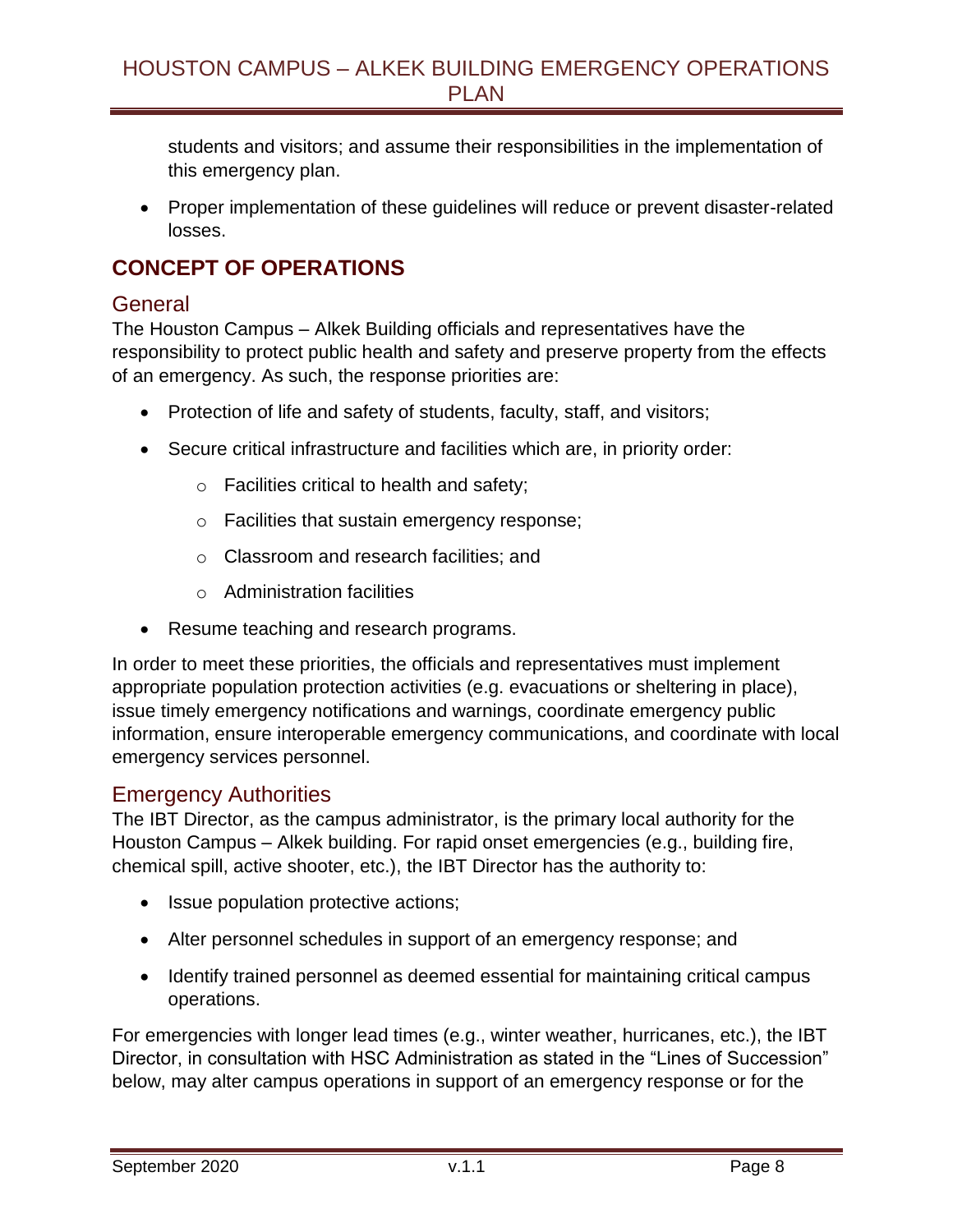safety and well-being of the campus community. Specific authorities related to altered campus operations due to inclement weather can be found in Attachment 4 of this plan.

Any invocation of emergency authorities will be communicated to the HSC Associate Vice President for Administration for coordination with Texas A&M University Executive Management and the Health Science Center administration.

## <span id="page-9-0"></span>Population Protective Actions

Depending on the nature of the emergency, the Houston Campus – Alkek Building trained personnel must implement population protective actions prior to the arrival of local emergency personnel. Population protective actions include:

- Partial or full evacuation in accordance with the Fire Safety Plan (maintained under a separate title);
- Sheltering-in-place for hazardous materials releases; or
- Seeking safe shelter for acts of violence, tornado warnings, etc.

See Attachment 3 for action plans regarding sheltering-in-place and safe shelter locations.

## <span id="page-9-1"></span>Emergency Notification and Warning

Timely warnings of emergency conditions are essential to preserve the safety and security of the campus and are critical to an effective response and recovery.

When the IBT Director and/or safety officer or the security manager has made the decision to act on an emergency that affects the Alkek building, and after local emergency responders have been notified, a member of the Notification and Warning Team will immediately initiate an HSC Alert message if it meets the criteria for activation of the system. Decision criteria for issuing warnings can be found in Attachment 2 of the EOP.

Alternative methods for notification to the campus community may be implemented depending on the nature of the incident. For a list of all the warning mechanisms, see Attachment 2 of the EOP.

Periodic updates should be provided to the campus community utilizing the most appropriate notification method until the emergency has been resolved.

## <span id="page-9-2"></span>Emergency Public Information

The Houston Campus – Alkek building does not have a person that handles media relations as part of their normal responsibilities. Therefore, all media inquiries will be routed through the HSC Assistant Vice President for Marketing and Communications.

Should the Assistant Vice President for Marketing and Communications become overwhelmed with media requests, the TAMU Division of Marketing & Communications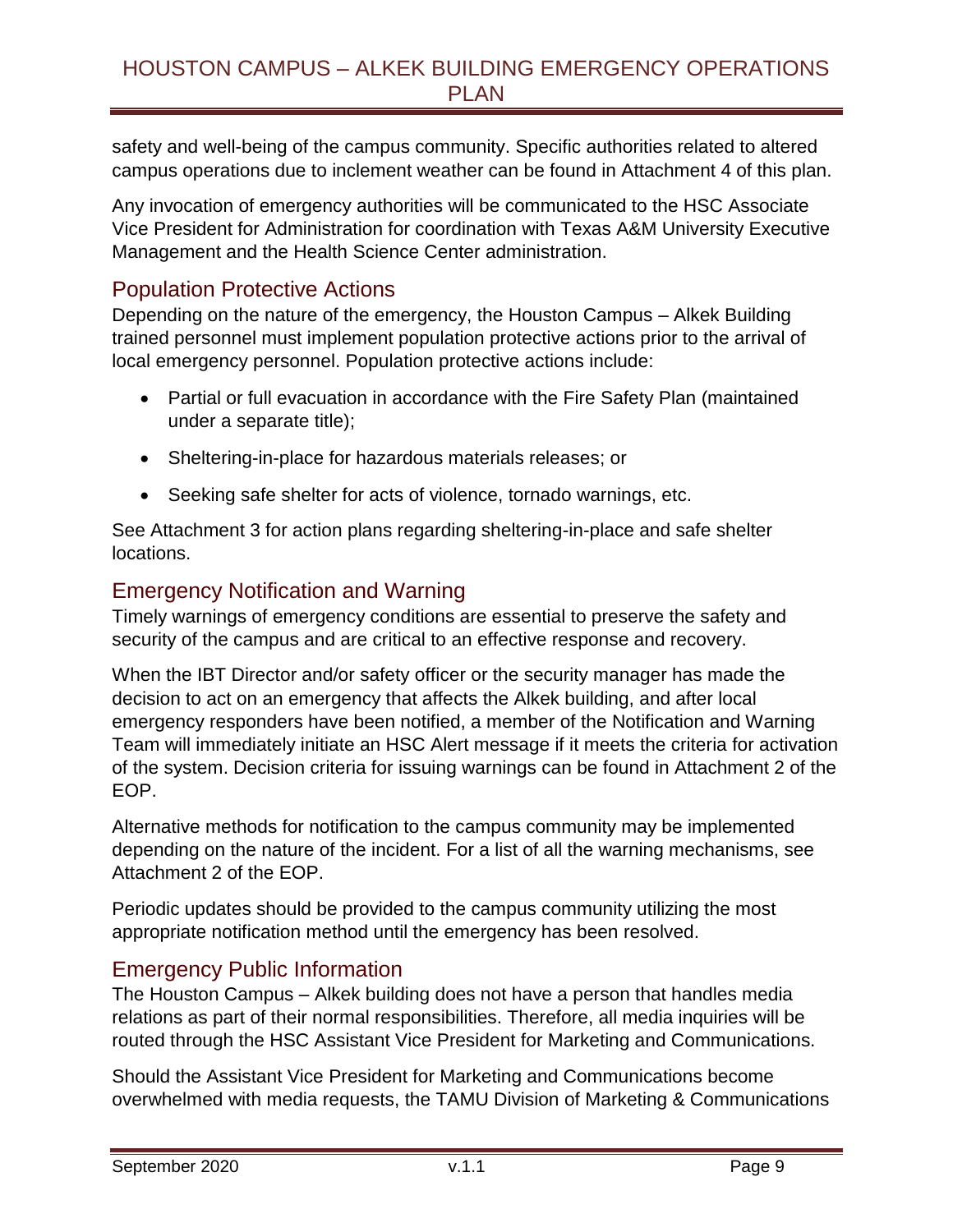– in College Station – can assist by implementing their Emergency Communications Plan.

## <span id="page-10-0"></span>Emergency Communications

Reliable and interoperable communications systems are essential to obtain the most complete information during emergencies and share information amongst the Emergency Management Team as well as the campus community and emergency response partners.

Communications Equipment

- Telephones, cellular or landline, are the primary means of communication for contacting key emergency responders and Emergency Management Team members.
- Midland radios utilized by facilities, safety and security
- A Motorola radio to coordinate with the Texas Medical Center is located at the security desk

## <span id="page-10-1"></span>Interface with Local Responders

The Alkek building officials and representatives rely on the City of Houston and the Texas Medical Center for emergency services as described in "Capabilities Assessment" above. In the event that an emergency at the Alkek building requires law enforcement, fire, or EMS assistance, the first available person should call 911 from a campus phone to notify emergency responders immediately. Security should be notified immediately after calling 911 so that a security officer can serve as the initial point of contact for arriving emergency responders.

Prior to the arrival of emergency responders, members of the Emergency Management Team should take actions as appropriate per their training in response to the incident.

Upon arrival to the campus, emergency responders may choose to establish an Incident Command Post (ICP) per their policies/procedures. The security manager or site safety officer, as members of the Emergency Management Team, will serve as a liaison between the Alkek building and local emergency responders.

## <span id="page-10-2"></span>Interface with TAMU College Station Campus

The Alkek building's first priority during the emergency is to protect life safety and property. After emergency actions have been initiated per the EOP, notifications to the HSC Administration should be made. HSC Administration receives emergency notifications from HSC Alert. However, additional information concerning the nature of the incident, number/type of injuries, status of the facility, etc. will be reported to the HSC Associate Vice President for Administration and should include status updates, as appropriate, until the situation is resolved. The HSC Associate Vice President for Administration will forward updates to others within HSC Administration and to the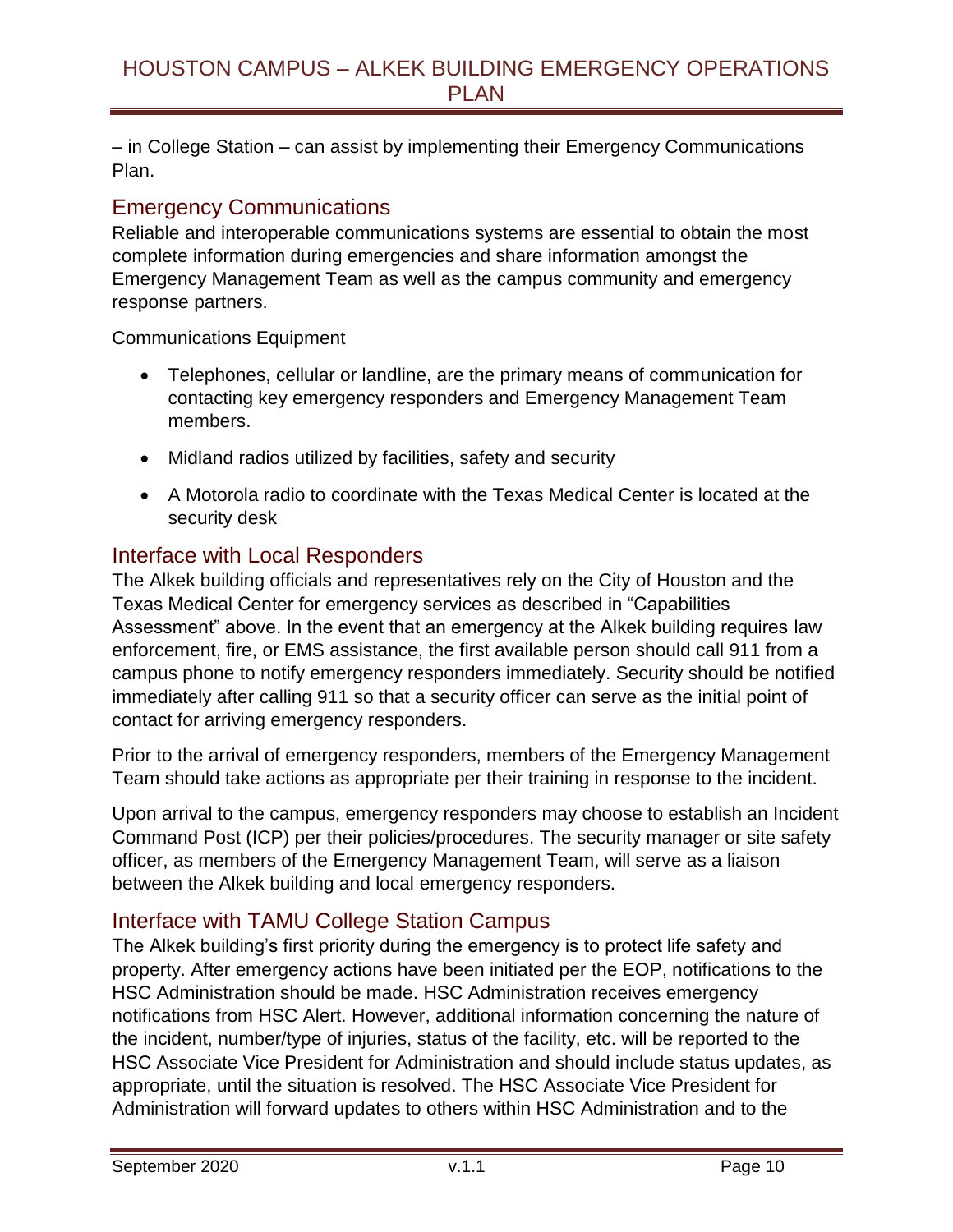TAMU Associate Vice President for Safety & Security for routing to the Texas A&M University Executive Management.

# <span id="page-11-0"></span>**ORGANIZATION AND ASSIGNMENT OF RESPONSIBILITIES**

#### <span id="page-11-1"></span>**Organization**

#### **Senior Administrators**

- Director, Institute of Biosciences & Technology or designee
- Associate Director of Administration, Institute of Biosciences & Technology

#### **Emergency Management Team**

The Alkek building officials and representatives have identified key individuals to be members of the Emergency Management Team, to act in their specific roles and bear the responsibilities listed below. See Attachment 1 for a list of Emergency Management Team members and their contact information.

The Emergency Management Team:

- Has the authority to make overall decisions for the building and/or centers.
- Have a thorough knowledge of the building's operational needs.
- Are able and willing to serve as a liaison to emergency responders and/or HSC administrators regarding, but not limited to, emergency needs, status reports, and communications.
- May distribute information to building occupants or gather information as needed for dissemination to students, employees, and visitors within the Alkek building.
- May maintain financial or administrative records involved in the emergency and post-action recovery.
- Should have an understanding of other team members' roles and responsibilities to provide the team continuity and support if one or more members are unavailable during an emergency.

In addition, the Emergency Management Team is also responsible for:

- The development and maintenance of this plan for presentation to and approval by the senior administrators – as listed in this plan – for final approval and signature;
- The preview and maintenance of information, additions, and changes to the plan at all times;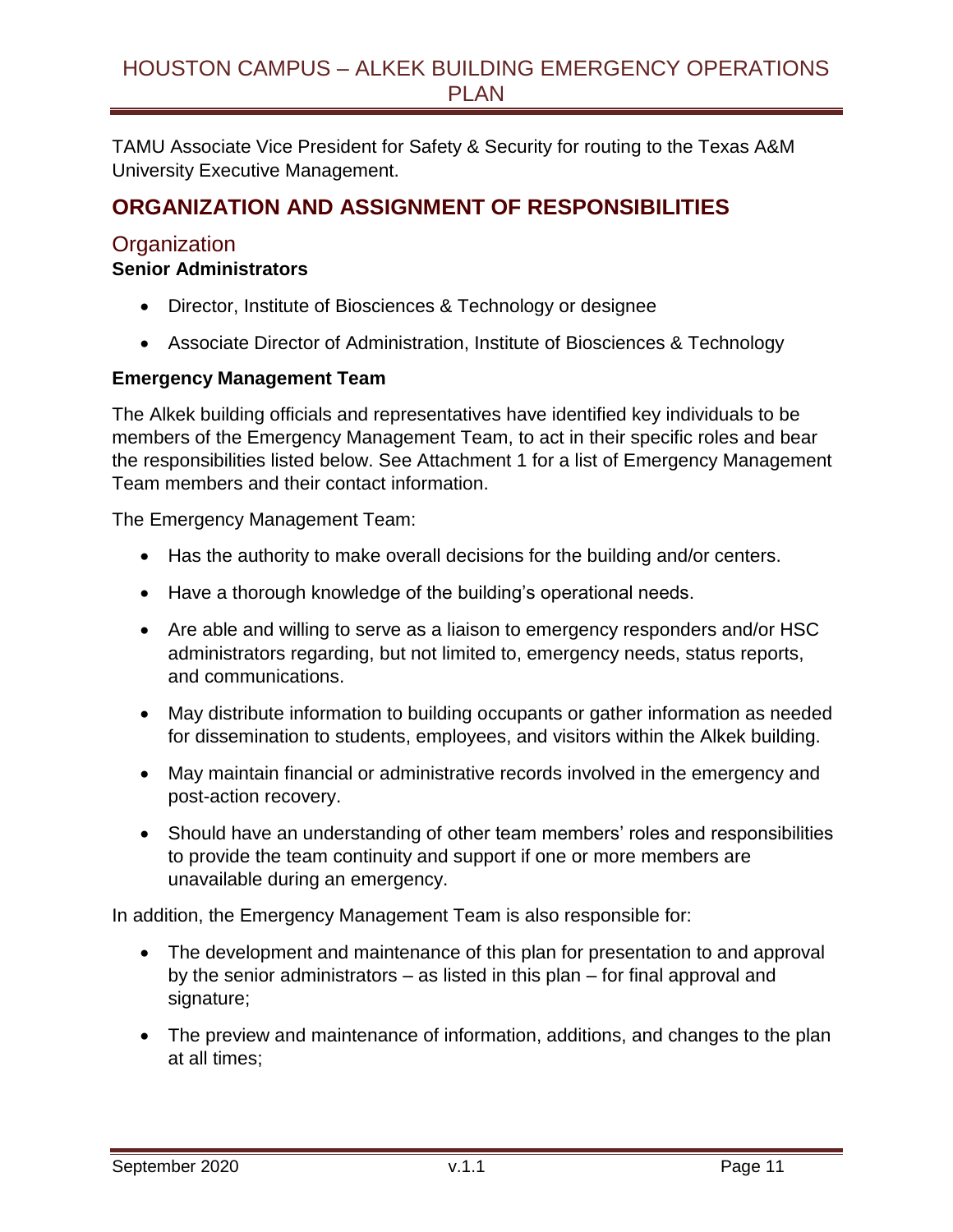• Plan oversight; coordination with applicable stakeholders; and scheduling, training, and implementing annual drills.

#### **Notification and Warning Team**

The Notification and Warning Team is a component of the Emergency Management Team. The team is comprised of individuals from safety, security, and administration. This team has been trained on the use of HSC Alert and are authorized to issue an alert in accordance with HSC Alert Standard Operating Procedures. See Attachment 1 for a list of Notification and Warning Team members and their contact information.

#### **Fire Wardens**

The Fire Wardens are responsible for assisting with notification and safe evacuation of occupants from their offices, classrooms, or other work areas among other responsibilities as defined in the Fire Safety Plan (maintained under a separate title).

#### **Essential Personnel**

Some university employees (e.g., security, critical physical plant personnel, etc.), because of the nature of their jobs, may be identified as "essential personnel". Essential personnel will be identified as such by their supervisors based on their roles and responsibilities during an emergency.

#### <span id="page-12-0"></span>Assignment of Responsibilities **Office of IBT Director**

The IBT Director will serve as the lead of the Emergency Management Team. In this capacity, the IBT Director is the lead administrator for the Alkek building and maintains authority of building operations during emergency situations.

#### **Emergency Management Team**

- Create and establish annual training and exercise schedules to test functionality of the plan
- Establish building and departmental internal emergency notification lists
- Solicit a list of self-identified persons (students, employees, and/or visitors) with functional needs using the facility at any given time (ADA requirement)
- Maintain a "Go Kit" each member should maintain a "Go Kit". Each "Go Kit" will be unique and should include items such as a copy of the Emergency Operations Plan, key contact lists, and any files specific to the member's position on the EMT. "Go kits" can be kept on memory sticks (flash drives) and will be encrypted or password protected if possible.
- Report to the Alkek building EMT emergency operations center in Room 202A.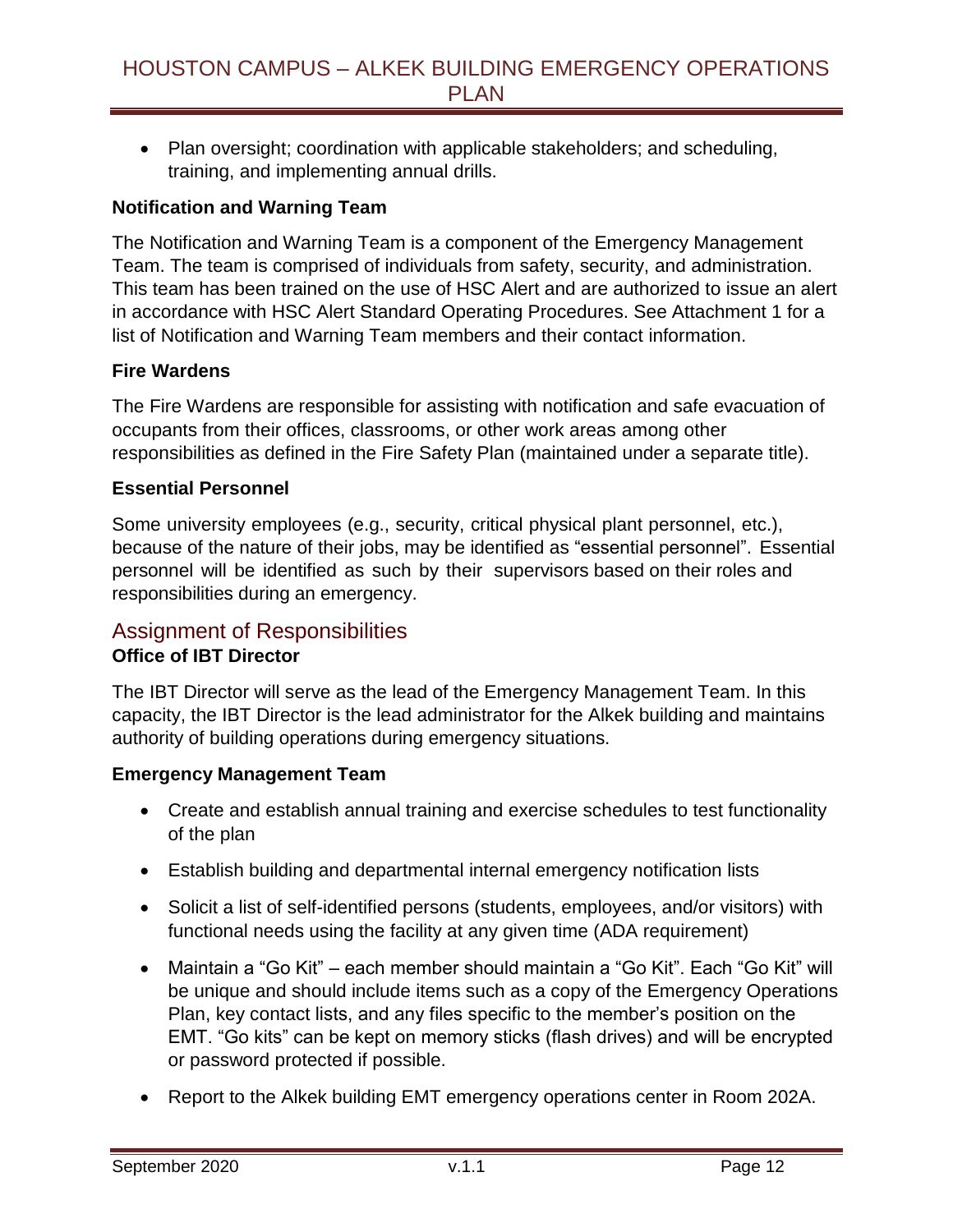- Initiate building and center internal emergency notification lists when the emergency is verified by the safety officer, security manager, or their designee.
- Deploy Fire Wardens for evacuation or sheltering-in-place as required.
- Notify TAMU Office of Safety & Security of the nature of emergency.

#### **Safety Office**

- Immediately contact the IBT Director and begin assessment of the emergency condition.
- May serve as a liaison with local fire department
- Provide information to emergency responders about chemical inventories, research operations, etc. that may impact the response

#### **Security**

- Immediately contact the IBT Director and begin assessment of the emergency condition.
- Serves as a liaison with local law enforcement
- Provides access control of the building

#### **Facilities**

- Initiates procedures to secure facility for hazardous weather conditions
- Furnishes emergency power and lighting systems to the extent possible
- Provides technical knowledge about the facility
- Directs emergency repairs and protects equipment

#### **PAR Vivarium**

• Initiate established emergency procedures

#### **Individuals**

 Familiarize themselves with emergency procedures and evacuation routes in the building

#### <span id="page-13-0"></span>Lines of Succession

IBT Director

- Secondary: Associate Director of Administration
- Tertiary: Director, Center for Infectious & Inflammatory Diseases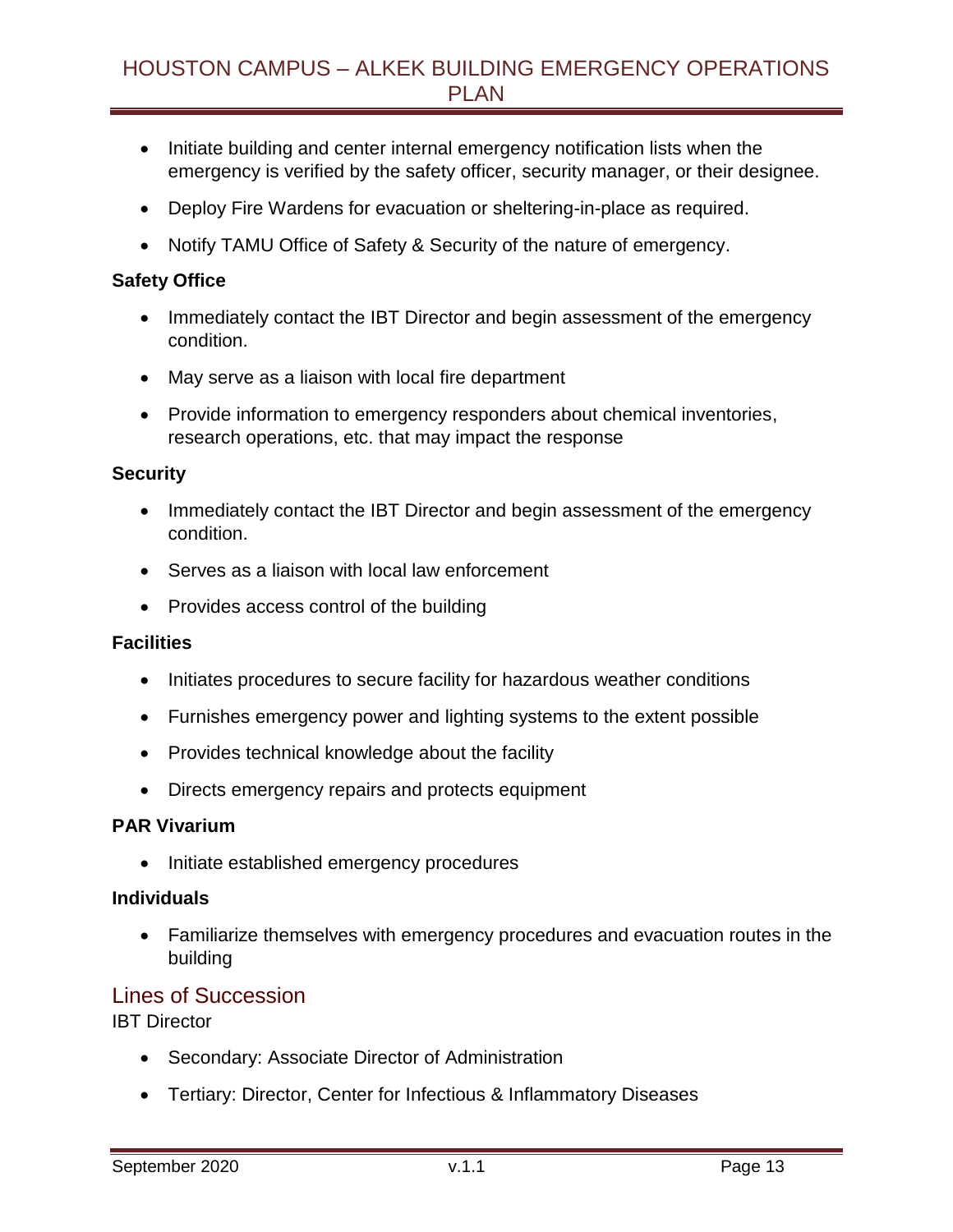Site Safety Officer

- Secondary: Security Manager
- Tertiary: Assistant Director, TAMU EHS HSC Locations

Security Manager

- Secondary: Site Safety Officer
- Tertiary: Assistant Director, TAMU EHS HSC Locations

#### Facilities Manager

- Secondary: Mechanic On Call
- Tertiary: SSC Regional Manager

#### PAR Manager

• Secondary: Coordinator, PAR

Health Science Center Administration

- Primary: Associate Vice President for Administration, Health Science Center
- Secondary: Assistant Emergency Management Coordinator, Texas A&M **University**

# <span id="page-14-0"></span>**DIRECTION, CONTROL, AND COORDINATION**

#### <span id="page-14-1"></span>**General**

The emergency management structure and communication flow will generally follow normal day-to-day operations. However, some emergency situations may require a more structured organization to facilitate communication and coordination more easily. The below diagram depicts the emergency management structure and flow of communication during an emergency.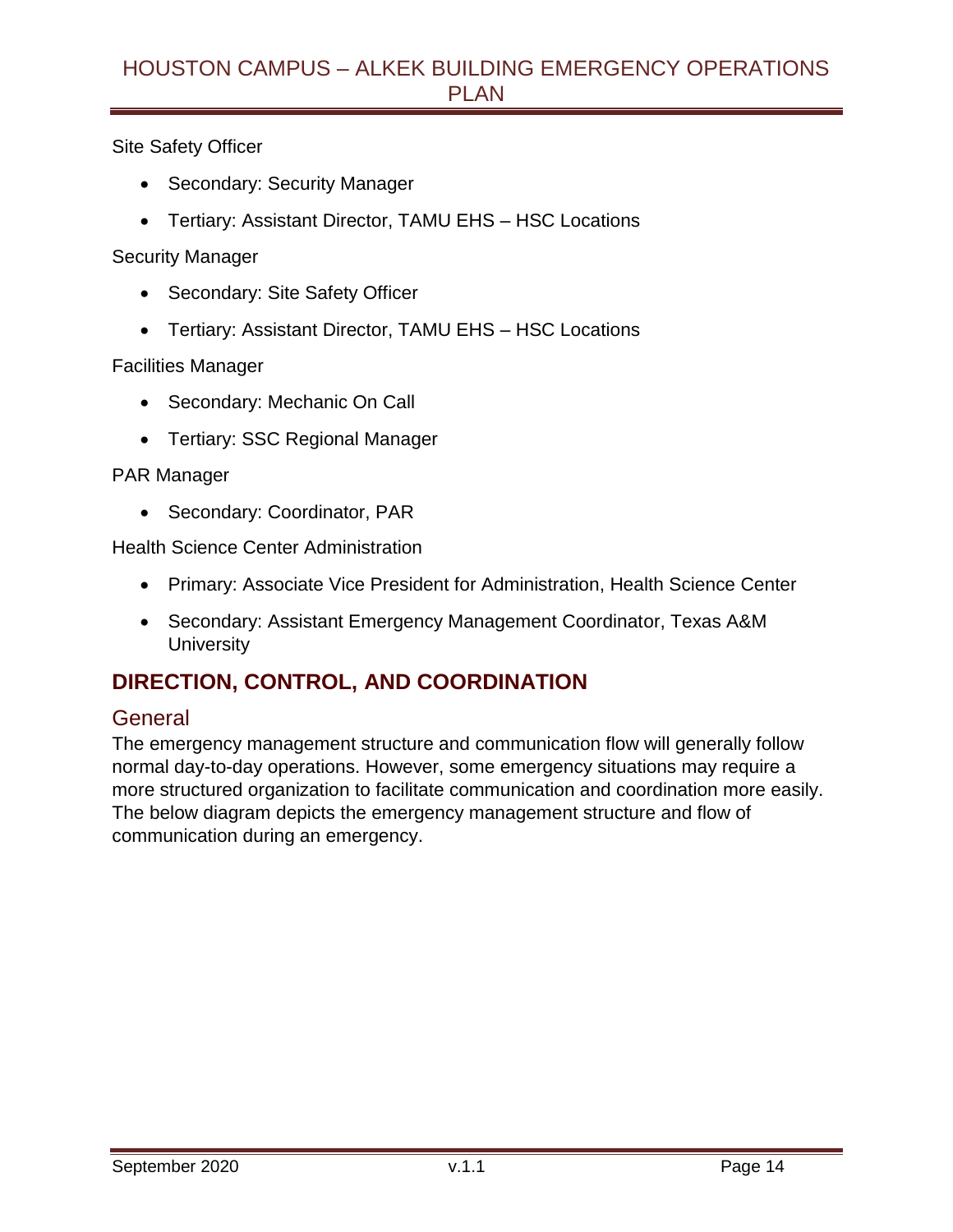**Health Science Center Texas A&M University** Executive Management Office of Safety & **HSC Administration** Security Environmental Health **IBT** Director Emergency Management & Safety Emergency Management Team Denotes formal communication lines Denotes informal communication lines

# <span id="page-15-0"></span>Emergency Operations Center

The Emergency Operations Center (EOC) is located in Room 202A of the Alkek building. The EOC serves as the centralized location in which the EMT will operate and make executive level decisions during an emergency. Response activities and work assignments will be planned, coordinated, and delegated from the EOC. During the course of an emergency, designated personnel should report directly to the EOC.

In the event the Alkek building is secured and access is limited, EMT members are to enter the building at Loading Dock door 120. If the gate to the loading dock is closed, an alternate entrance to the building for EMT members is at the front portico. Appropriate campus identification will be necessary to proceed to the EOC.

# <span id="page-15-1"></span>**ADMINISTRATION, FINANCE, AND LOGISTICS**

#### <span id="page-15-2"></span>After Action Reviews

Following an activation of the Emergency Operations Plan, members of the EMT and senior administrators shall conduct an after action review. The review of emergency responses can yield valuable feedback to the emergency planning process and enable the Alkek building officials and representatives to improve future emergency responses. The scope of after action reviews may range from small to large depending upon the complexity of the response.

An After Action Report should be generated following the review that captures the nature of the incident, response descriptions, and outcomes – what worked well and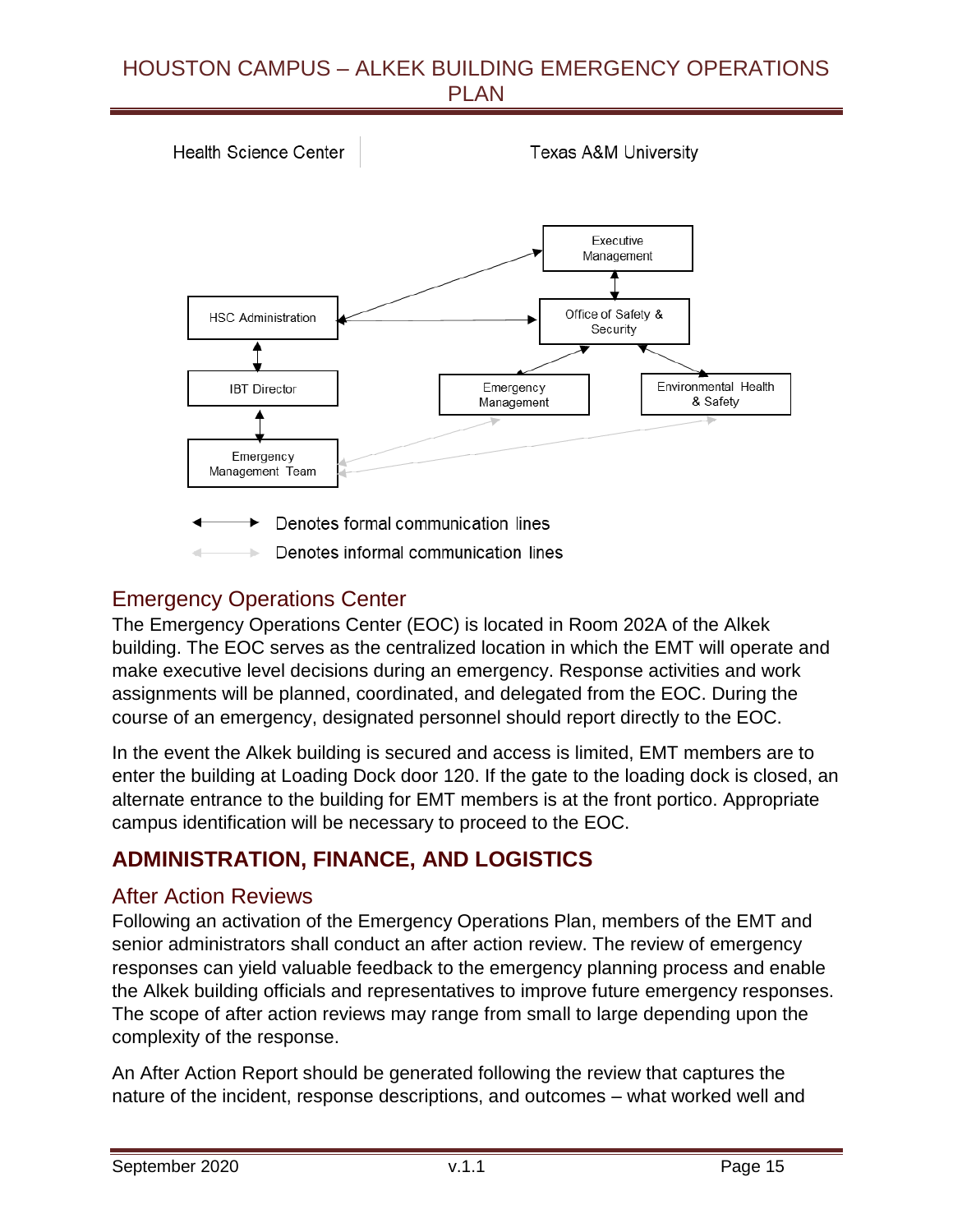areas for improvement – and recommendations for future planning. A copy of the report will be provided to the TAMU Office of Safety & Security. The TAMU Office of Safety & Security will submit all after action reports to the Texas A&M University System Risk Management office in accordance with Texas A&M University System Policy for Emergency Management (34.07 and 34.07.01). A copy of the report will be available through the Health Science Center Site Safety Officer.

## <span id="page-16-0"></span>Agreements and Contracts

 Agreement with University of Houston regarding temporary re-location of research animals.

# <span id="page-16-1"></span>**PLAN DEVELOPMENT AND MAINTENANCE**

#### <span id="page-16-2"></span>**Maintenance**

The Emergency Management Team is responsible for maintaining and updating this plan. The plan shall be reviewed annually and updated based upon deficiencies identified during actual emergency situations and exercises and when changes in hazards, resources, capabilities or organizational structure occur. A revised or updated plan will be provided to all departments and individuals tasked in this plan in addition to the TAMU Office of Safety & Security.

## <span id="page-16-3"></span>Testing and Exercising

With the assistance and cooperation of the TAMU Office of Safety & Security, EMT members will outline and arrange training reflective of their responsibilities for students, faculty, and staff to participate in annually.

Annual exercises will be held so EMT members can practice their skills and evaluate the adequacy of the EOP. An After Action Report (AAR) for each exercise shall be developed and submitted to the TAMU Office of Safety & Security. All exercises will be conducted in accordance with Texas A&M System Policy for Emergency Management.

## <span id="page-16-4"></span>Annual Plan Submission and Reporting

The TAMU Office of Safety & Security is responsible for submissions and reporting of required plans and executive summaries to the TAMUS Office of Risk Management in accordance with System Regulation 34.07.01 for Emergency Plans.

# <span id="page-16-5"></span>**AUTHORITIES AND REFERENCES**

## <span id="page-16-6"></span>**Authorities**

In addition to the authorities listed in the Texas A&M University Emergency Operations Plan, the following are authorities specific to the Houston Campus – Alkek building.

• Houston Fire Code for high rise buildings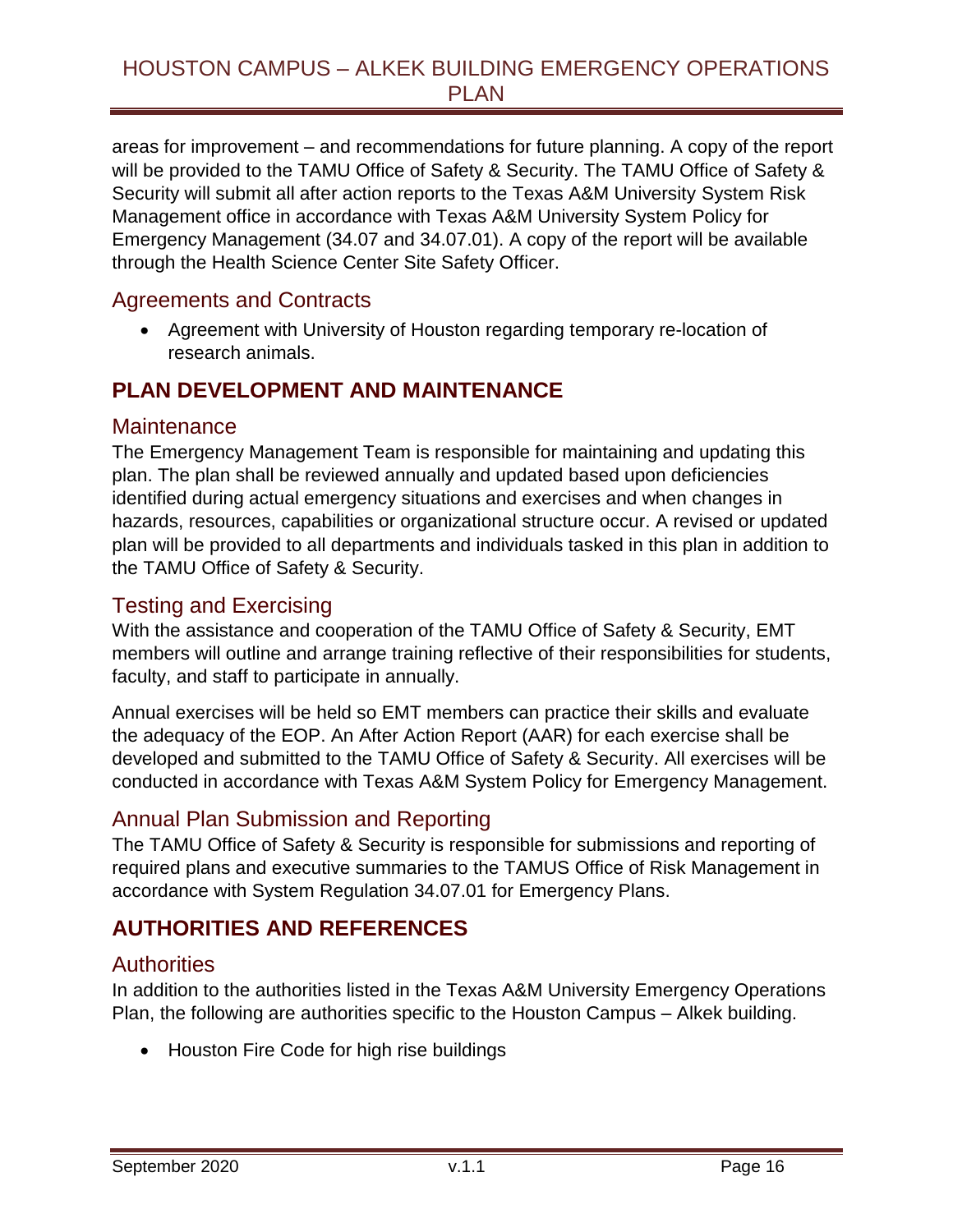## <span id="page-17-0"></span>**PLAN CONTACT INFORMATION**

| <b>Name and Position</b>                                | <b>Phone Number</b> | <b>Alternate Phone</b><br><b>Number</b> |  |
|---------------------------------------------------------|---------------------|-----------------------------------------|--|
| Stephanie Colman<br>Env Health & Safety<br>Officer      | 713.677.7953        |                                         |  |
| E-Mail:<br>colman@tamhsc.edu                            |                     |                                         |  |
| Department:<br><b>Environmental Health &amp; Safety</b> |                     |                                         |  |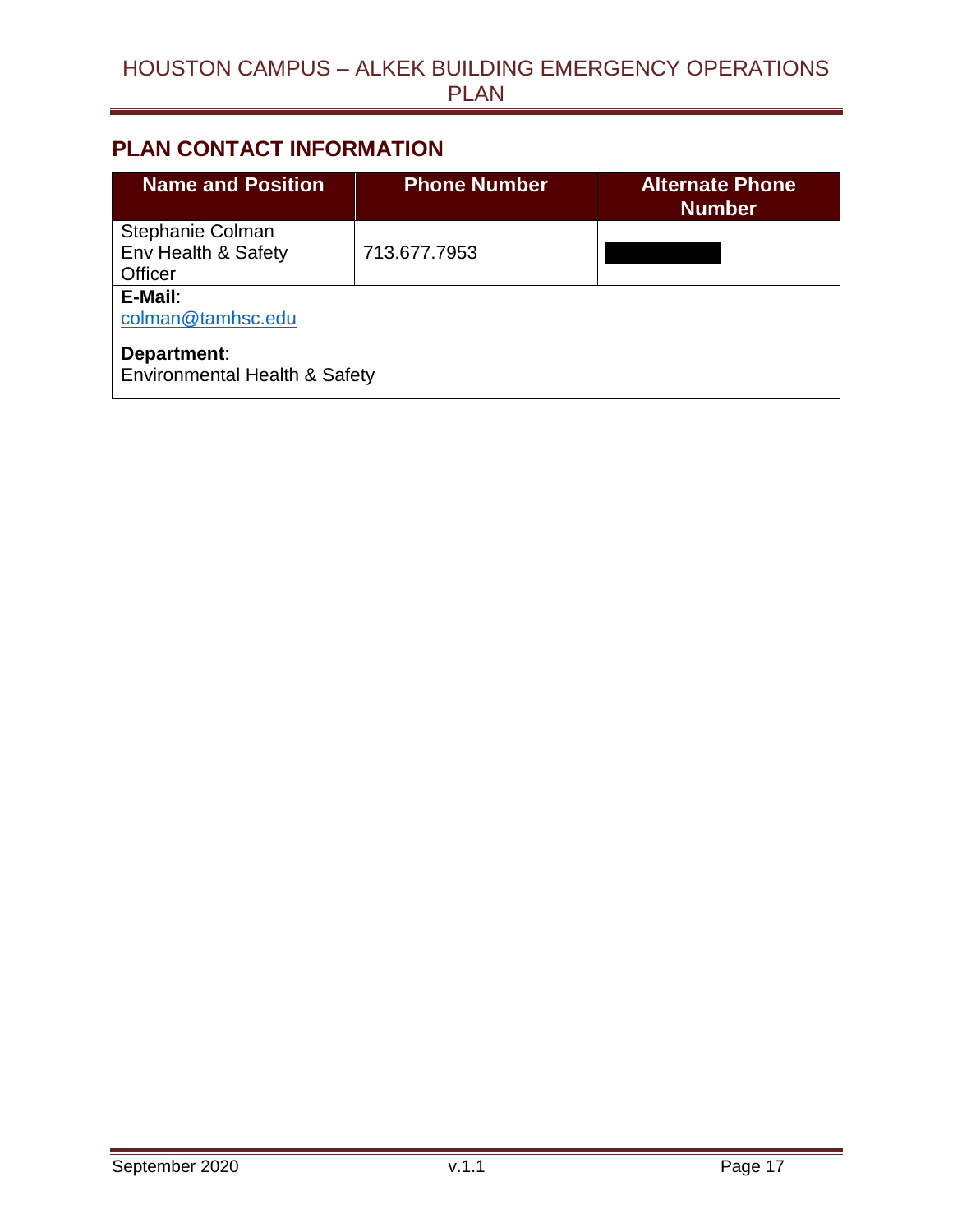# <span id="page-18-0"></span>**RECORD OF CHANGE**

| <b>Change</b><br><b>Number</b> | Date of<br>Change | <b>Description of Change</b>                                                                                   | <b>Change</b><br><b>Made By:</b> |
|--------------------------------|-------------------|----------------------------------------------------------------------------------------------------------------|----------------------------------|
|                                | 10/18/2018        | Updated HSC Administration points of<br>contact                                                                | Lutz                             |
| 2                              | 3/7/2019          | Annual Review, general updates to titles,<br>change in campus administrator, updates<br>to contact information | Lutz                             |
| 3                              | 9/25/2020         | Update signature page, contacts, and<br>Attachment 4 revision.                                                 | Lutz/Walton                      |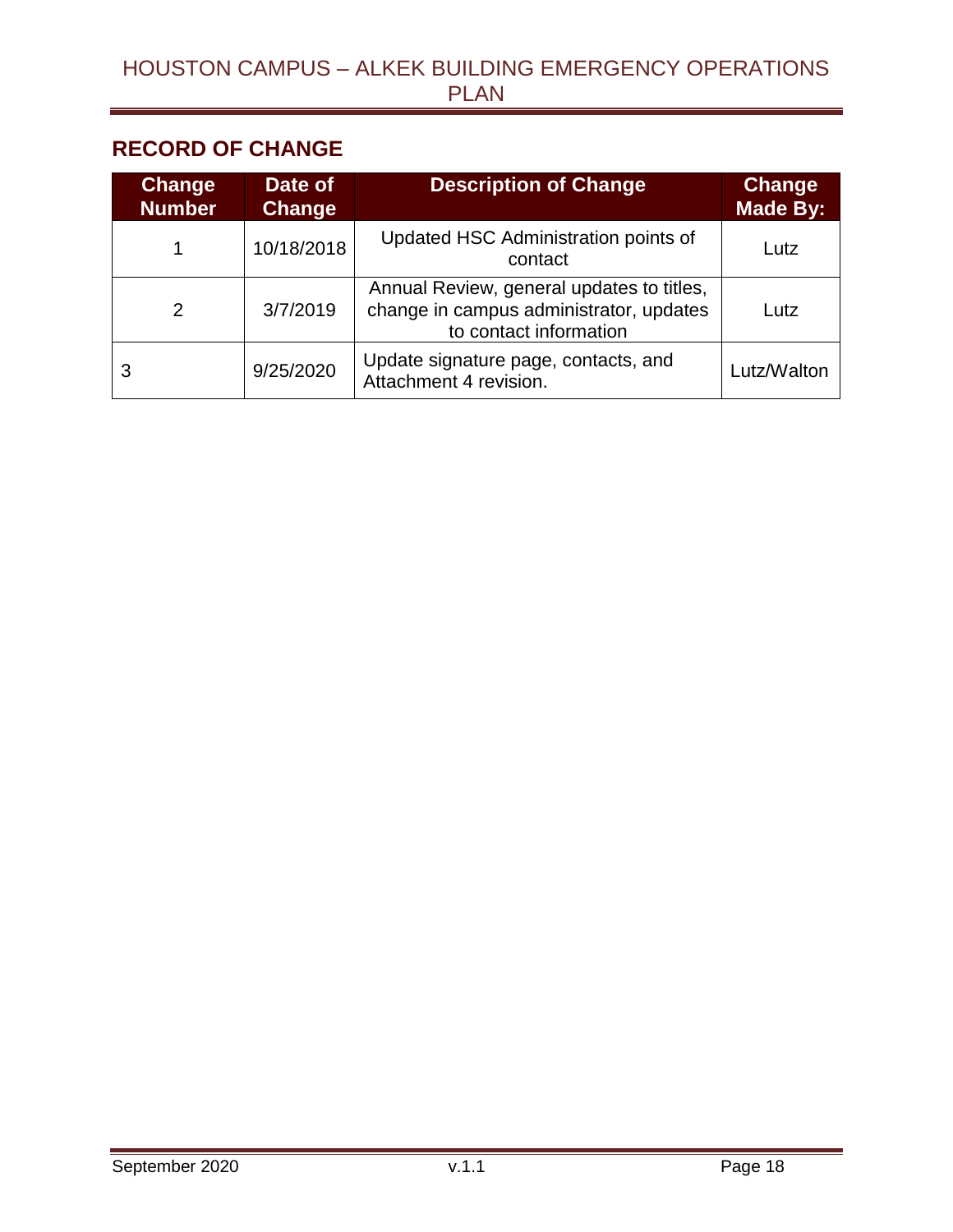# <span id="page-19-0"></span>**ATTACHMENT 1: TEAM COMPOSITION AND CONTACTS**

# <span id="page-19-1"></span>Houston Campus – Alkek Building Senior Administrators

| <b>Name</b><br><b>Title</b>    | <b>Office</b><br><b>Telephone</b> | <b>Cell Phone</b> | <b>Email Address</b> |
|--------------------------------|-----------------------------------|-------------------|----------------------|
| Dr. Ken Ramos<br>Director, IBT | 713.677.7473                      |                   | kramos@tamu.edu      |
| Kellie Garret-Ekeland          | 713.677.7435                      |                   | ekeland@tamu.edu     |

# <span id="page-19-2"></span>Houston Campus – Alkek Building Emergency Management Team

| <b>Name</b><br><b>Title</b>                                       | <b>Office</b><br><b>Telephone</b> | <b>Cell Phone</b> | <b>Email Address</b>           |
|-------------------------------------------------------------------|-----------------------------------|-------------------|--------------------------------|
| Stephanie Colman<br>Env Health & Safety<br><b>Officer</b>         | 713.677.7953                      |                   | colman@tamu.edu                |
| Dr. Sonny Smith<br>Director, Security                             | 713.677.7700                      |                   | so-smith@tamu.edu              |
| <b>Terry Hoppe</b><br><b>SSC Director of</b><br><b>Operations</b> | 713.677.7700                      |                   | terrance.hoppe@sscserv.co<br>m |
| Kelly Garrett-Ekeland<br><b>Associate Director</b>                | 713.677.7435                      |                   | ekeland@tamu.edu               |
| Jennifer Cain<br><b>Program Coordinator</b>                       | 713.677.7567                      |                   | jencain@tamu.edu               |

## <span id="page-19-3"></span>Houston Campus – Alkek Building Notification and Warning Team

| <b>Name</b><br>Title                                      | <b>Office</b><br><b>Telephone</b> | <b>Cell Phone</b> | <b>Email Address</b> |
|-----------------------------------------------------------|-----------------------------------|-------------------|----------------------|
| Stephanie Colman<br><b>Site Safety Officer</b>            | 713.677.7953                      |                   | colman@tamu.edu      |
| Dr. Sonny Smith<br>Director, Security                     | 713.677.7700                      |                   | so-smith@tamu.edu    |
| <b>Kelly Garrett-Ekeland</b><br><b>Associate Director</b> | 713.677.7435                      |                   | ekeland@tamu.edu     |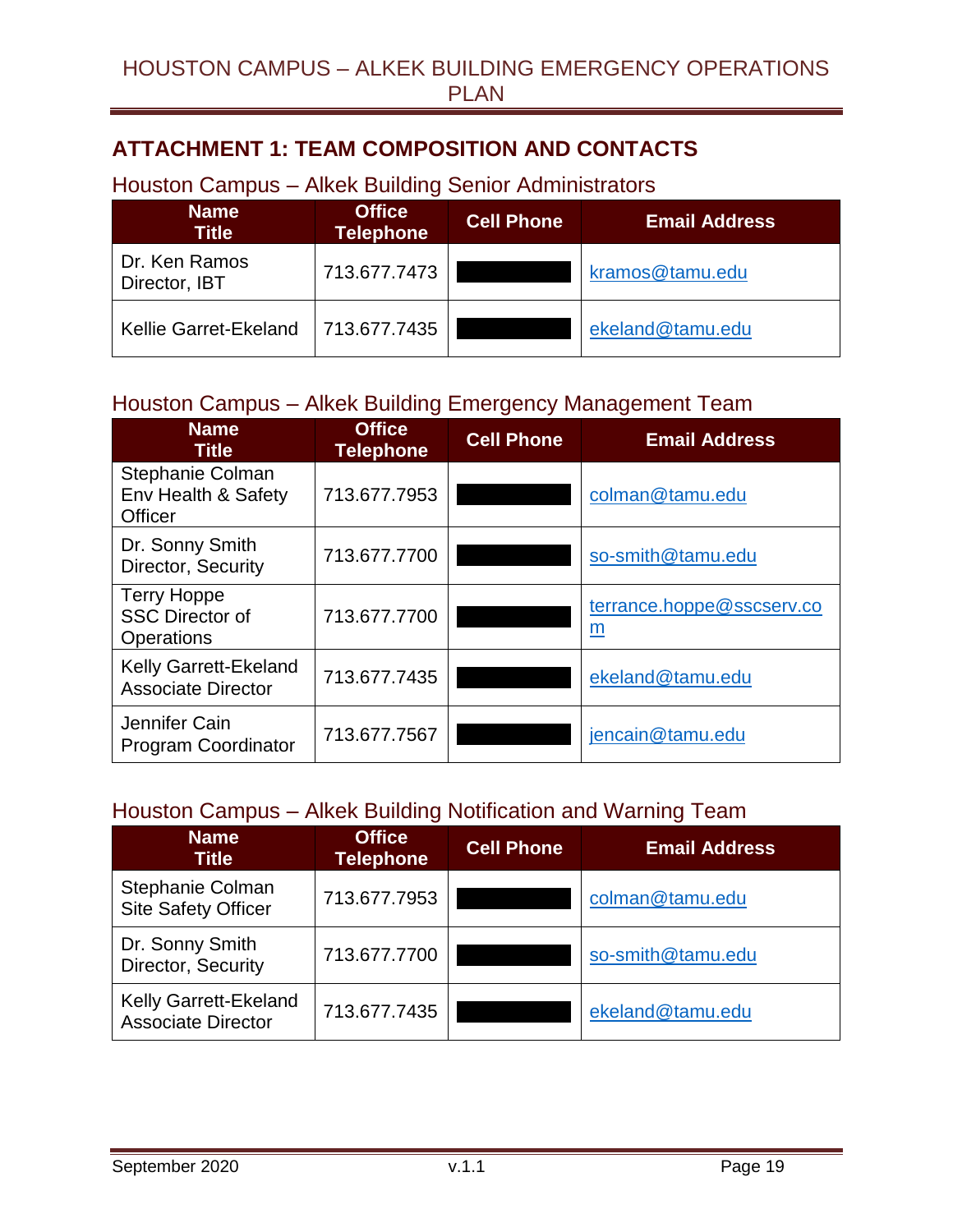## <span id="page-20-0"></span>Local Response Entities

| <b>Name</b><br><b>Title</b>                                                         | <b>Entity</b>                                               | <b>Phone Number</b>                 |
|-------------------------------------------------------------------------------------|-------------------------------------------------------------|-------------------------------------|
| David Pollard<br><b>TMC Director of</b><br><b>Police and Security</b><br>Operations | <b>Texas Medical Center</b>                                 | 713.795.0000<br>(Operations Center) |
|                                                                                     | <b>Houston Emergency</b><br>Management                      | 713.884.4500                        |
|                                                                                     | University of Texas-Houston<br><b>Health Science Center</b> | 713.792.2890                        |

## <span id="page-20-1"></span>Texas A&M Health Science Center

| <b>Name</b><br><b>Title</b>                                                                  | <b>Office</b><br><b>Telephone</b> | <b>Cell Phone</b> | <b>Email Address</b>                                                                          |  |
|----------------------------------------------------------------------------------------------|-----------------------------------|-------------------|-----------------------------------------------------------------------------------------------|--|
| Olga Rodriguez<br>Associate Vice<br><b>President and Chief of</b><br><b>Staff</b>            | 512.773.8120                      |                   | olga.rodriguez@tamu.edu<br>m-walton@tamu.edu<br>sloane.williams@tamu.edu<br>ghartman@tamu.edu |  |
| Matt Walton<br><b>Assistant Vice</b><br>President for<br><b>Compliance and Risk</b>          | 979.436.9248                      |                   |                                                                                               |  |
| Sloane Williams<br><b>Assistant Vice</b><br>President for<br>Marketing and<br>Communications | 979.436.0618                      |                   |                                                                                               |  |
| Greg Hartman<br><b>Senior Vice President</b>                                                 | 979.436.9101                      |                   |                                                                                               |  |

## <span id="page-20-2"></span>Texas A&M University – College Station

| <b>Name</b><br>Title                      | <b>Office</b><br><b>Telephone</b> | <b>Cell Phone</b> | <b>Email Address</b> |
|-------------------------------------------|-----------------------------------|-------------------|----------------------|
| John Fellers<br><b>Assistant Director</b> | 979.862.8116                      |                   | jwfellers@tamu.edu   |
| Leslie Lutz<br><b>Assistant EMC</b>       | 979.821.1040                      |                   | leslielutz@tamu.edu  |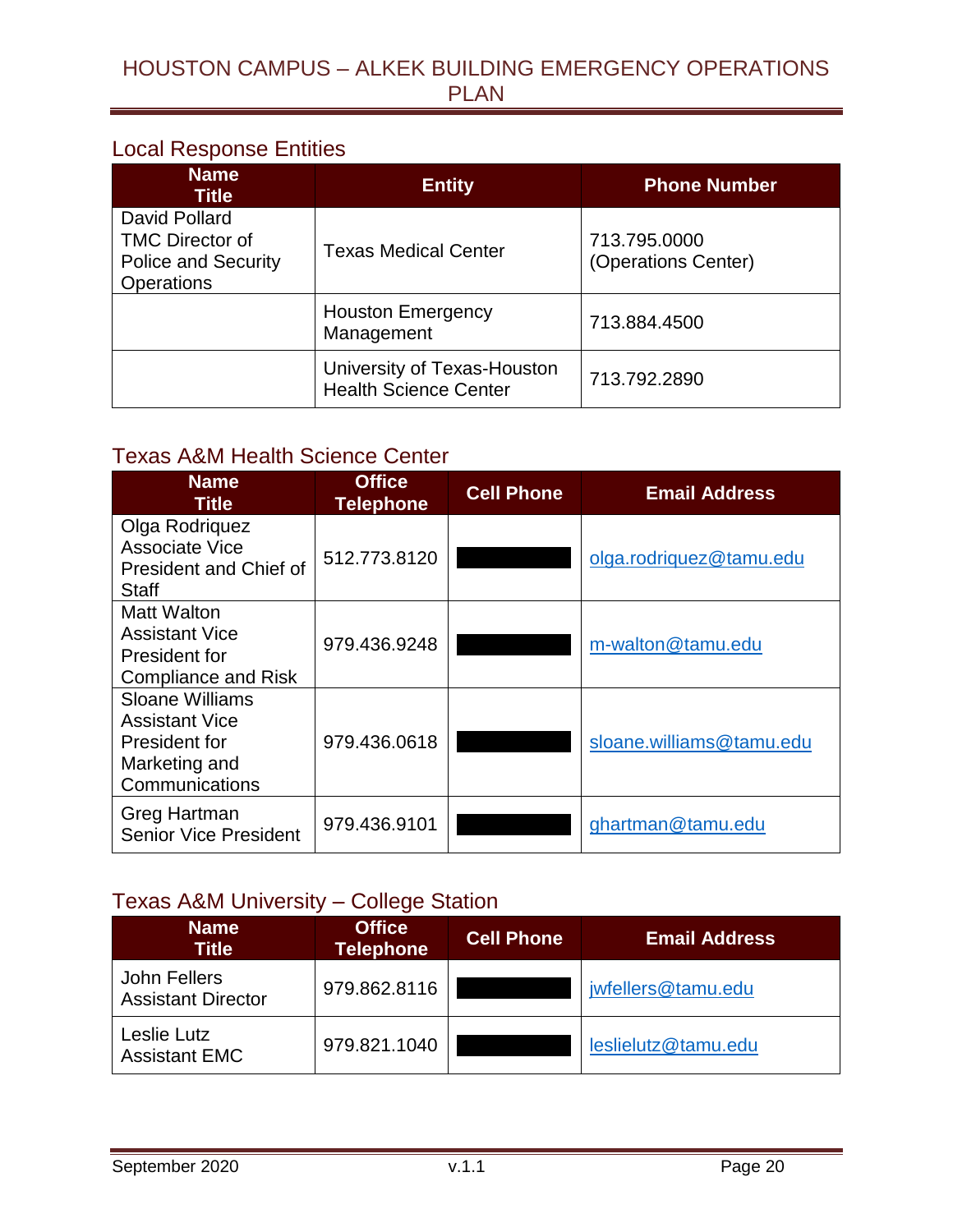| <b>Name</b><br><b>Title</b>           | <b>Office</b><br><b>Telephone</b> | <b>Cell Phone</b> | <b>Email Address</b> |
|---------------------------------------|-----------------------------------|-------------------|----------------------|
| <b>Monica Martinez</b><br><b>EMC</b>  | 979.821.1040                      |                   | mmartinez@tamu.edu   |
| <b>Chris Meyer</b><br>Associate VP    | 979.845.1362                      |                   | c-m-meyer@tamu.edu   |
| Joe Pettibon<br><b>Vice President</b> | 979.845.4016                      |                   | Jpp2@tamu.edu        |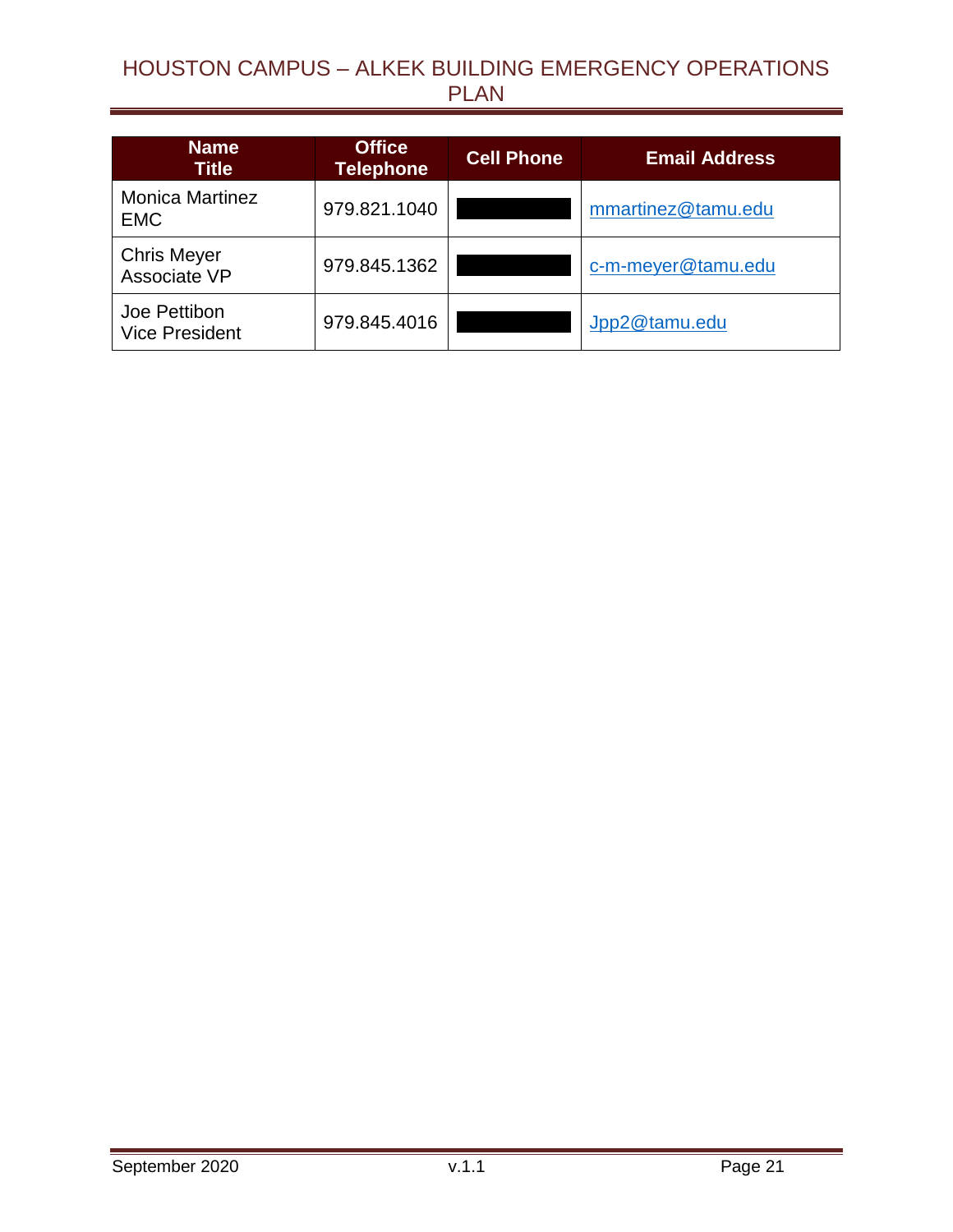# <span id="page-22-0"></span>**ATTACHMENT 2: NOTIFICATION AND WARNING**

Warning messages must be accurate, clear and consistent. All messages should include information describing the situation, actions to take, and where to get additional information.

Many warning mechanisms can be activated individually such as fire alarms and campus email. Alternatively, some of the mechanisms can be activated through HSC Alert.

The HSC maintains a robust warning system. Therefore, below is a non-comprehensive listing of available warning mechanisms.

- Text Messages\*
- Email\*
- HSC Website\*
- RSS Feeds\*
- Social Media\*
- Alertus Beacons\*
- Local Media
- Building Fire Alarms

The warning mechanisms denoted above by (\*) can be activated by HSC Alert. HSC Alert is the HSC's opt-out emergency notification system that gives the HSC the ability to send emergency information advising of imminent threat to HSC components through text messaging and mass email.

Because some HSC components reside on other institutions campuses, the HSC also rely on hosting campuses to provide immediate warnings as well. Therefore, all HSC students, faculty, and staff on hosting campuses should be aware of existing warning mechanisms and should take steps to receive such warning messages.

In addition to emergency messaging, timely warnings, as defined by The Clery Act, will be issued if a situation arises (either on or off campus) which in the best judgment of the Clery Compliance Officer or designee constitutes an ongoing or continuing threat to the HSC community.

Many factors are taken into account when deciding to and how to disseminate warnings. Below are some broad considerations for warning dissemination.

a. Is the situation under control?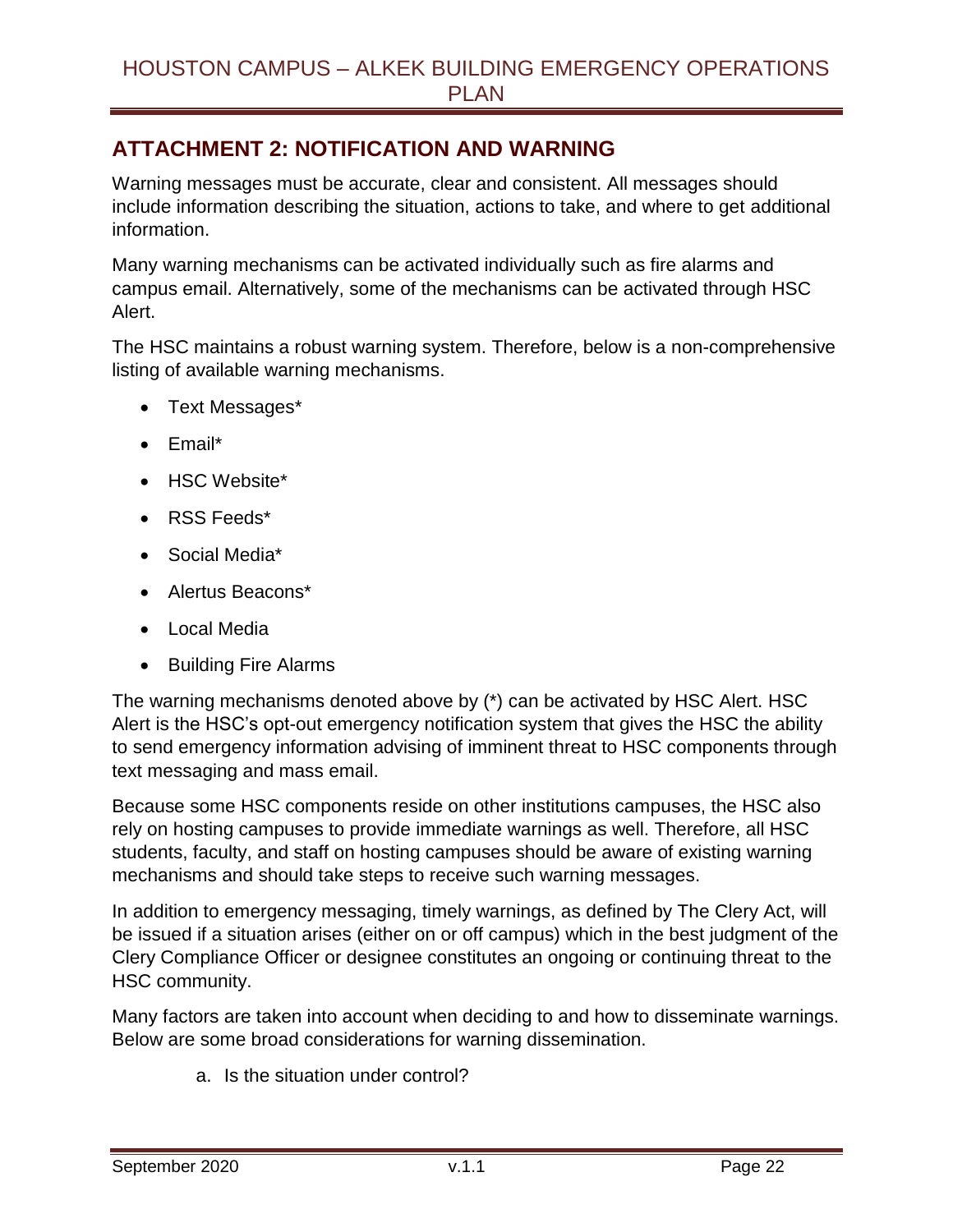- 2. Life safety and property protection
	- a. What is the potential for death?
	- b. What is the potential for serious injury?
	- c. What is the potential for property damage?
	- d. What is the potential for disruption to normal course of business?
- 3. Urgency
	- a. How soon does the message need to go out? (Seconds, hours, days)
	- b. Is there time for approval?
- 4. Audience
	- a. Who needs to be warned? (students, faculty, staff, administrators, tenants, guests)
	- b. How many people need to be warned? (few, dozens, hundreds, thousands)
- 5. System(s) capabilities
	- a. What are the limitations of each system? (limited audience, lengthy delivery time)
	- b. How quickly can the messages be sent? (immediately, minutes, hours)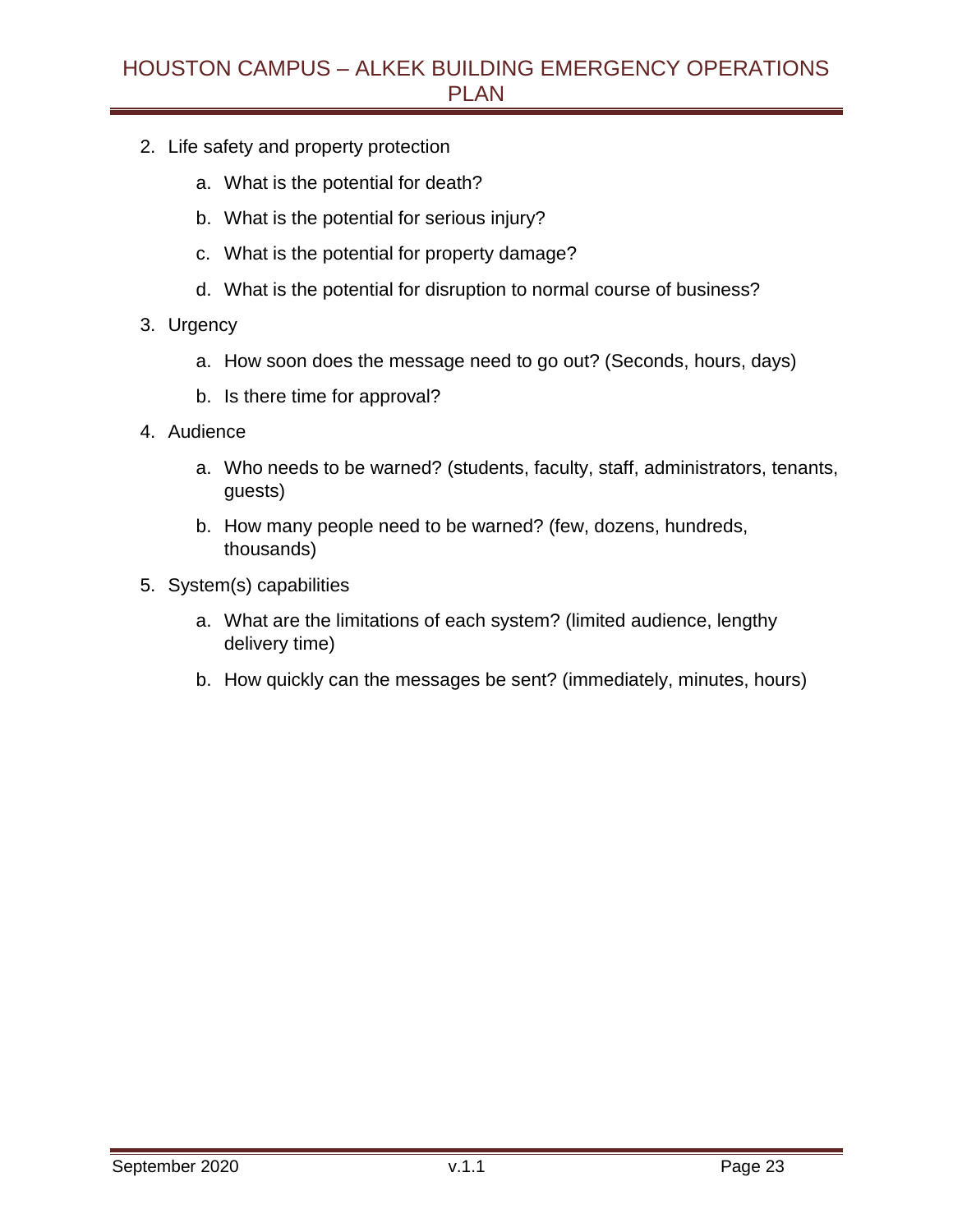# <span id="page-24-0"></span>**ATTACHMENT 3: SAFE SHELTER LOCATIONS**

The below table indicates identified safe locations for severe weather (e.g., tornadoes).

| <b>Location/Room</b><br><b>Number</b> | <b>Floor</b> | <b>Description</b>       |
|---------------------------------------|--------------|--------------------------|
| Auditorium                            | $2nd$ Floor  | Enter from second floor. |

#### <span id="page-24-1"></span>Shelter-in-Place

When emergency conditions do not warrant or allow evacuation, the safest method to protect individuals may be to take shelter inside the building and await further instructions.

- Move indoors or remain there avoid windows and areas with glass.
- If available, take a radio or television to the room to track emergency status.
- Keep telephone lines free for emergency responders. Do not call 911 for information.

#### <span id="page-24-2"></span>Active Shooter

During an active shooter situation, there are three things that an individual can do to protect themselves: Run. Hide. Fight.

**Run.** When an active shooter is in your vicinity:

- If there is an escape path, attempt to evacuate.
- Evacuate whether others agree to or not.
- Leave your belongings behind.
- Help others escape, if possible.
- Prevent others from entering the area.
- Call 911 when you are safe.

**Hide.** If an evacuation is not possible, find a place to hide and:

- Lock and/or blockade the door.
- Silence your cell phone.
- Hide behind large objects.
- Remain very quiet.

Your hiding place should: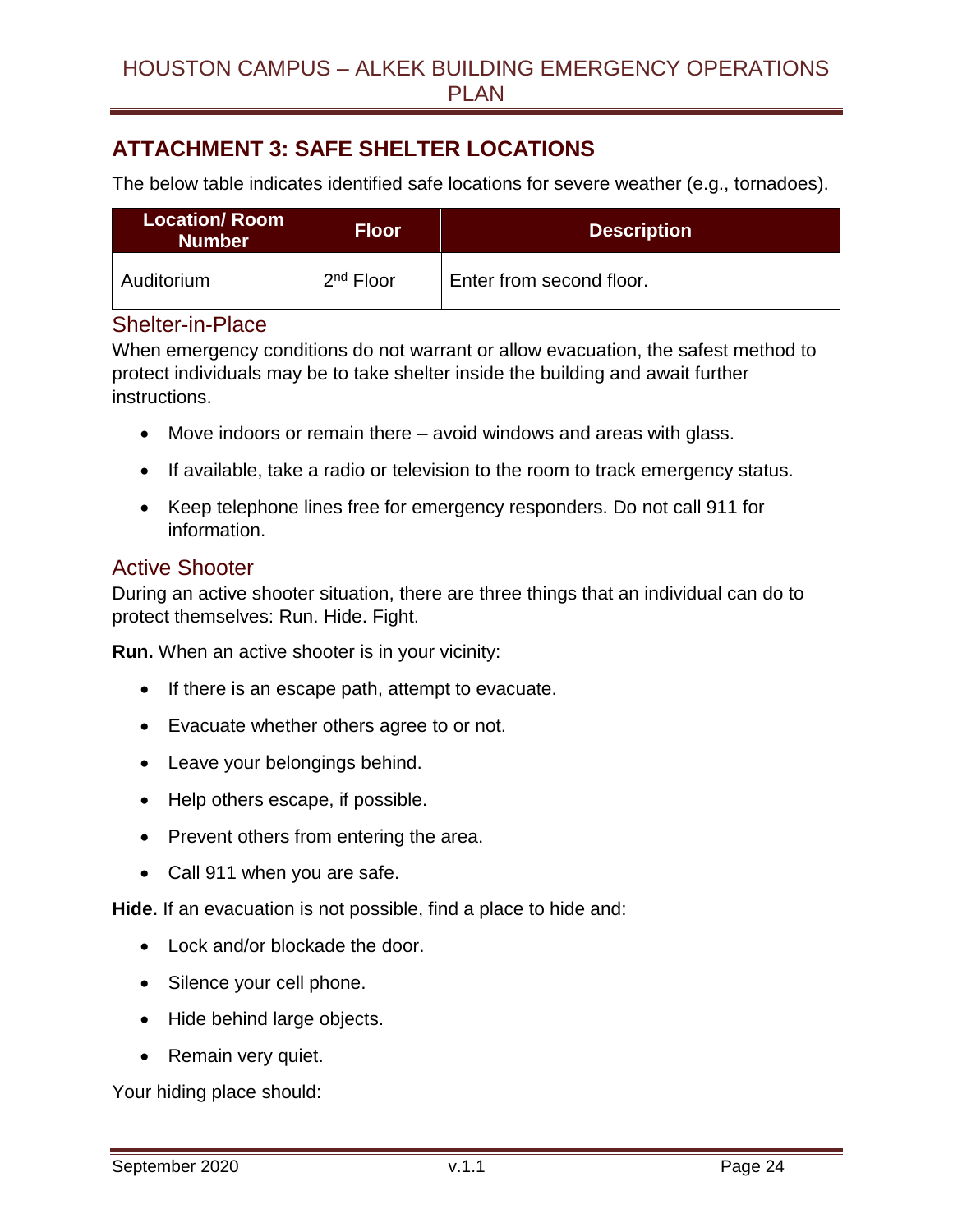- Be out of the shooter's view.
- Provide protection if shots are fired in your direction.
- Not trap or restrict your options for movement.

**Fight.** As a last resort, and only if your life is in danger:

- Attempt to incapacitate the shooter.
- Act with physical aggression.
- Improvise weapons.
- Commit to your actions.

Arriving law enforcement's first priority is to engage and stop the shooter as soon as possible. Officers will form teams and immediately proceed to engage the shooter, moving towards the sound of gunfire.

When law enforcement arrives:

- Remain calm and follow instructions.
- Keep your hands visible at all times.
- Avoid pointing or yelling.
- Know that help for the injured is on its way.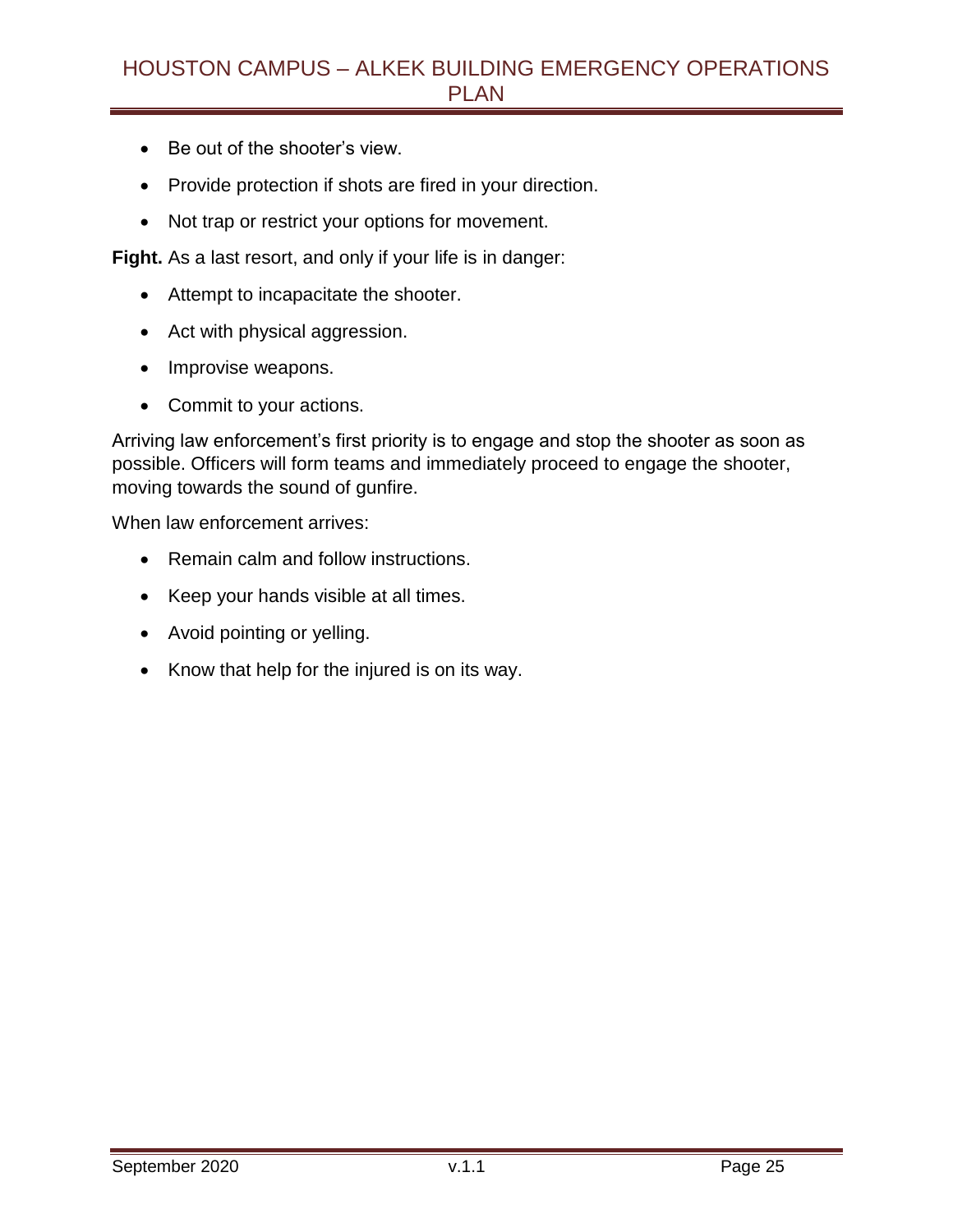# <span id="page-26-0"></span>**ATTACHMENT 4: ALTERED OPERATIONS FOR INCLEMENT WEATHER**

#### <span id="page-26-1"></span>Purpose

This procedure is to outline the authorities, operations, and responsibilities for altering campus operations due to the threat of or actual inclement weather. Alteration of campus operations is defined as the early dismissal, delayed opening, or campus closure.

#### <span id="page-26-2"></span>**Authorities**

Each campus retains local authority for the decisions relating to altering campus operations due to inclement weather.

Each campus retains local authority to issue an HSC Alert to the campus population regarding the altered operation.

## <span id="page-26-3"></span>**Procedure**

Each campus will:

- Monitor local weather to determine if altered campus operations are warranted.
- Coordinate their decisions to alter campus operations with other TAMU components in the same jurisdiction.
- Take into consideration the actions of local school districts or other higher education institutions.
	- $\circ$  If local school districts and/or other higher education institutions alter their operations, the respective campus may alter their operations.
	- $\circ$  If local school districts and/or other higher education institutions remain open, the respective campus should remain open.
- Notify the following individuals, via a group email or text message, of the determination of altered operations and the reason for such determination. **Note:** If the decision is made after 10pm or before 6am, the campus does not have to wait on a reply from any individual listed below to issue an HSC Alert.
	- o Olga Rodriguez (HSC Central Administration)
	- o Joe Pettibon (TAMU Office of the Provost)
	- o Christopher Meyer (TAMU Office of Safety & Security)
	- o Monica Martinez (TAMU Office of Safety & Security)
	- o Leslie Lutz (TAMU Office of Safety & Security)
- Issue the HSC Alert for their respective campus, if campus operations will be altered.

Upon notification of altered campus alterations, the TAMU Office of Safety & Security will:

Notify HSC Marketing & Communications for media releases.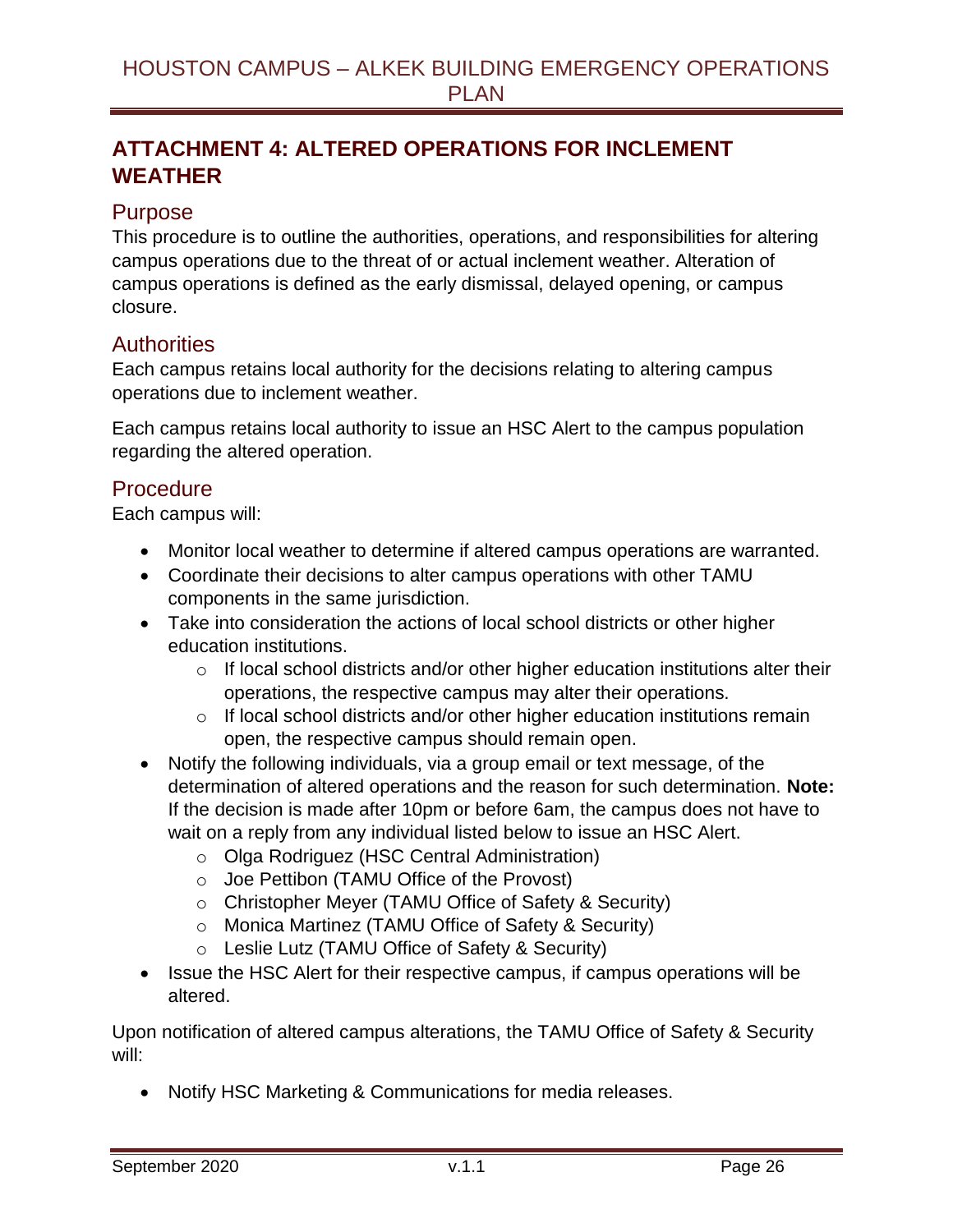- Notify the HSC Webmaster to post alerts on appropriate websites.
- Send out on HSC Alert covering multiple campuses if inclement weather impacts multiple campuses simultaneously, rather than multiple campuses sending out HSC Alerts individually.

#### <span id="page-27-0"></span>**Resources**

| <b>Entity</b>                                | <b>URL</b>                                                                                       |
|----------------------------------------------|--------------------------------------------------------------------------------------------------|
| City of Houston Emergency<br>Management      | http://houstontx.gov/oem/                                                                        |
| <b>Harris County Emergency</b><br>Management | http://readyharris.org/                                                                          |
| <b>Texas Medical Center</b>                  | http://www.tmc.edu/                                                                              |
| Local News - Weather                         | http://abc13.com/weather/<br>http://www.khou.com/weather<br>http://www.click2houston.com/weather |
| <b>National Weather Service</b>              | http://www.weather.gov/houston                                                                   |
| <b>Harris County Flood Warning</b><br>System | https://www.harriscountyfws.org/                                                                 |
| Brays Bayou Flood Alert System               | http://fas3.flood-alert.org/                                                                     |
| <b>TXDOT Highway Conditions</b>              | http://www.drivetexas.org                                                                        |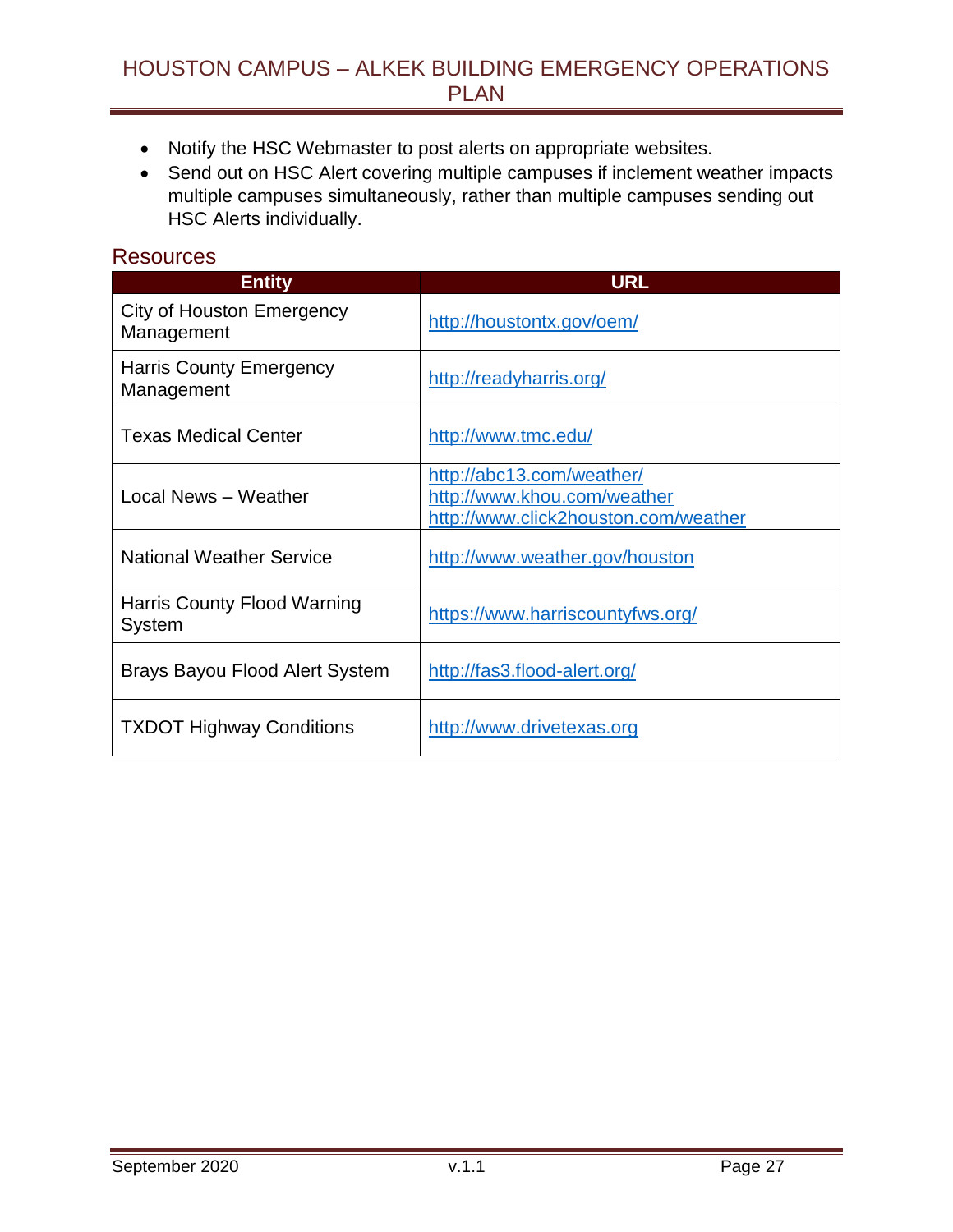## <span id="page-28-0"></span>**ATTACHMENT 5: MEDICAL AID**

For emergencies, 9-1-1 should be notified immediately. Then, Security should be notified if possible. This will allow Security to meet and escort the emergency personnel to the appropriate location.

There are individuals within the Alkek building that have been trained in cardiopulmonary resuscitation (CPR) and minor First Aid. These individuals can provide immediate assistance prior to the arrival of emergency personnel. A current list of individuals is available at the security desk in the Alkek building lobby.

First Aid kits are located throughout the building that may be available for use.

There is one automated external defibrillator (AEDs) located on every floor by the elevators of the building.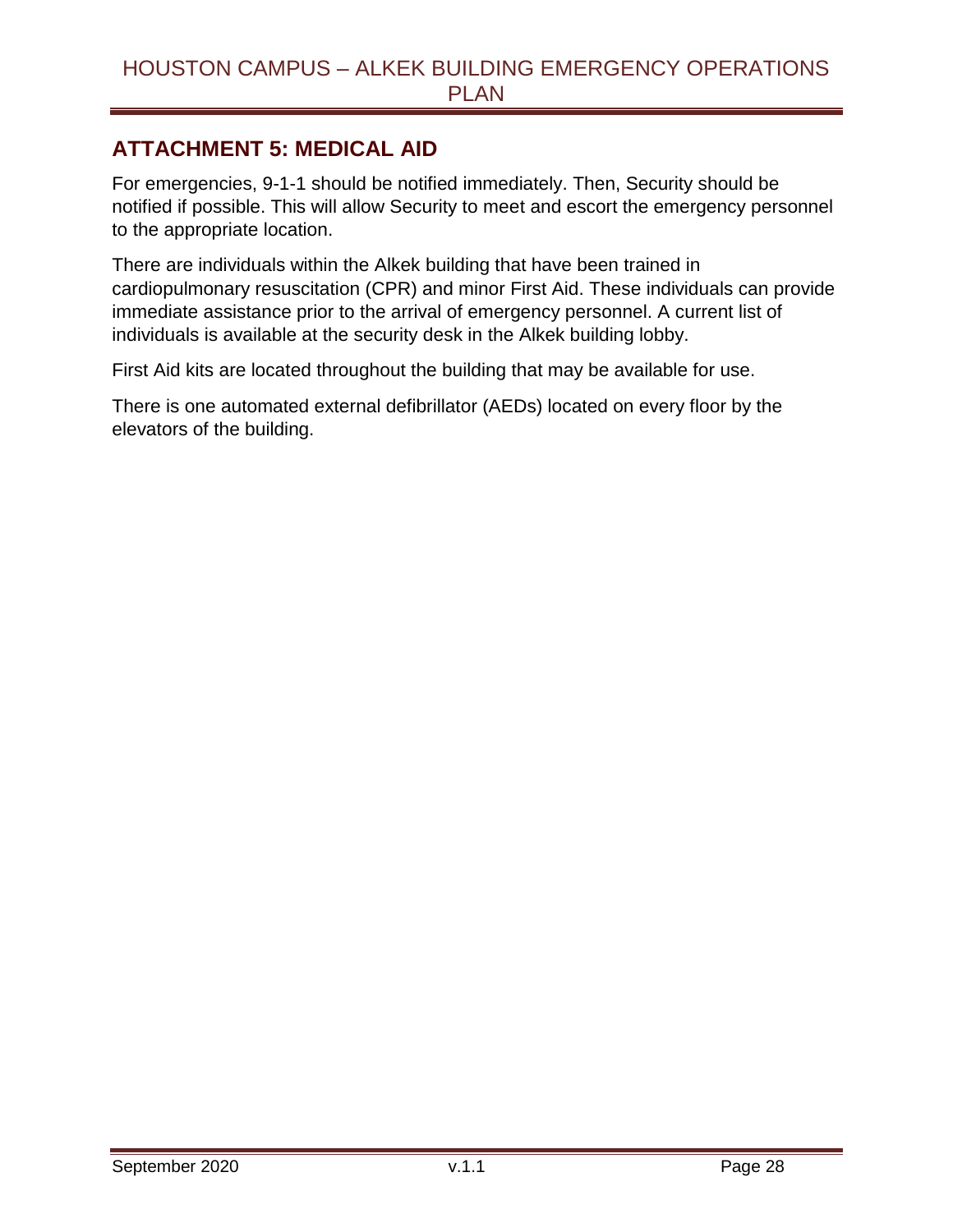# <span id="page-29-0"></span>**ATTACHMENT 6: HAZARDOUS MATERIALS INCIDENTS**

Each laboratory that works with chemicals and/or radioactive materials will employ its own containment/spill procedures in the event of a small unintentional release of less than 1 liter and not extremely toxic chemical or a small volume of radioactive material.

If a chemical release involves an extremely toxic chemical or in an amount larger than can be contained by laboratory personnel, the Site Safety Officer (713.677.7953) and/or the Security Officer on duty (713.677.7464) shall be notified. The following information should be given:

- Nature of the emergency and exact location
- Name of person supplying information
- Identity and quantity of chemical released
- Information about injured personnel (if any)

Upon notification of the incident, the Site Safety Officer will respond to the emergency location, assess the emergency, and notify the appropriate response personnel.

The following procedures should be followed by all personnel.

- 1. Remove all personnel from the immediate danger area
- 2. If the chemical incident involves injury to personnel:
	- a. Dial 9-1-1 to call for an ambulance transport
	- b. Notify Security that an ambulance was called so that Security can escort the paramedics or emergency medical technicians (EMTs) to the location of the injury
	- c. Immediately decontaminate the victim with running water for at least 15 minutes or until medical assistance arrives
	- d. Send the chemical name, bottle label, or Safety Data Sheet (SDS) with the victim
- 3. Contact the Site Safety Officer concerning the incident and provide the following information:
	- a. Name or other description and quantity of chemical spilled
	- b. Location of spill
	- c. Any injuries resulting from the spill
- 4. Avoid breathing vapors or dust from the spilled material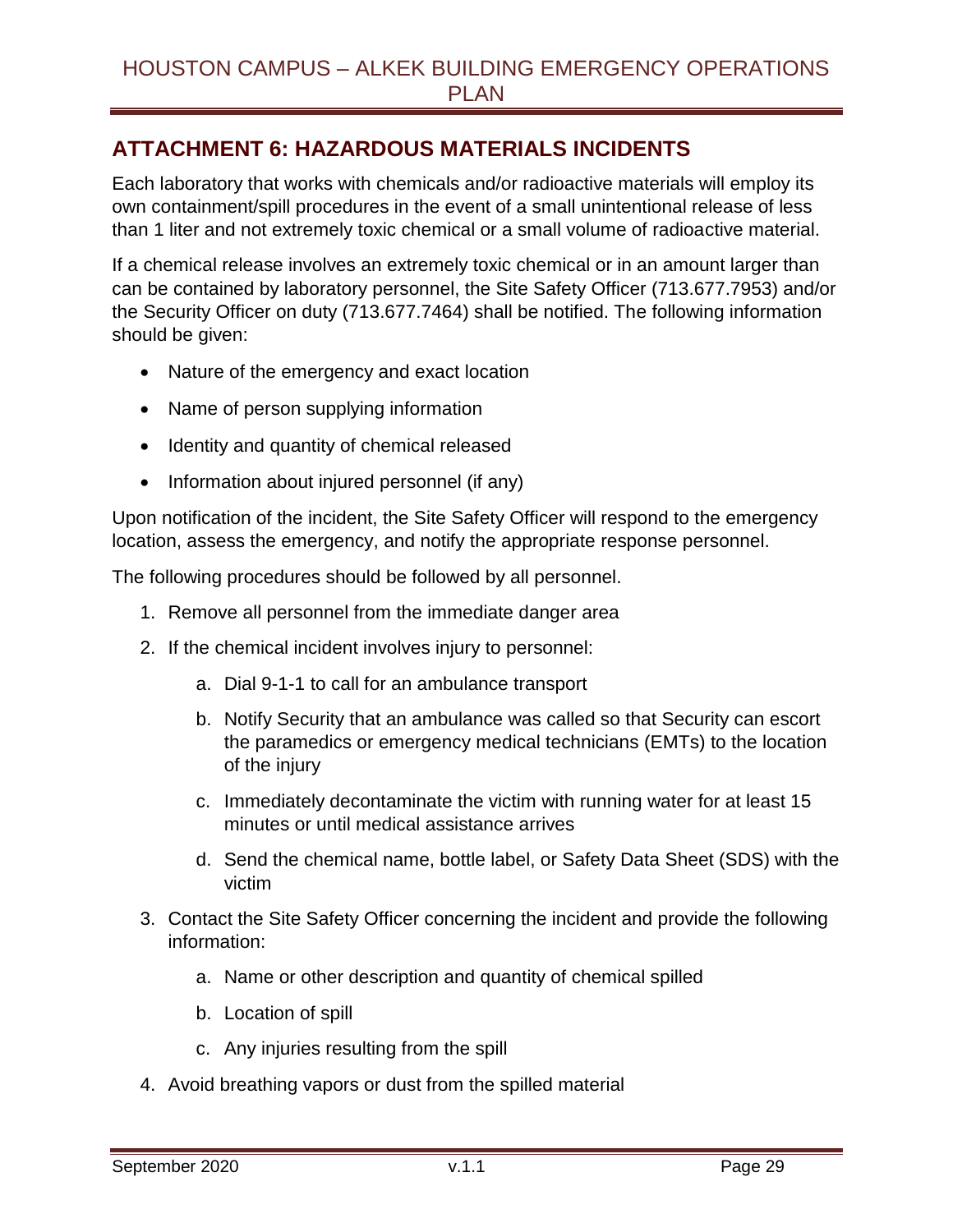- 5. If the spilled chemical is flammable, turn off all ignition and heat sources, if possible.
- 6. Leave any contaminated, or potentially contaminated, materials (e.g., lab coats, gloves, etc.) in the laboratory or area of spill
- 7. If the spill occurs in a laboratory, close the door. Post a "Do Not Enter, Chemical / Radioactive Material Spill" sign on the door
- 8. If the spill occurs in a corridor, elevator or other public area:
	- a. Close or block off the area
	- b. Notify Security
- 9. If the spill occurs after normal work hours or on weekends, notify the Security Officer on duty (713.677.7464). Provide the Security Officer with the information in Item (3). Security will notify the Site Safety Officer.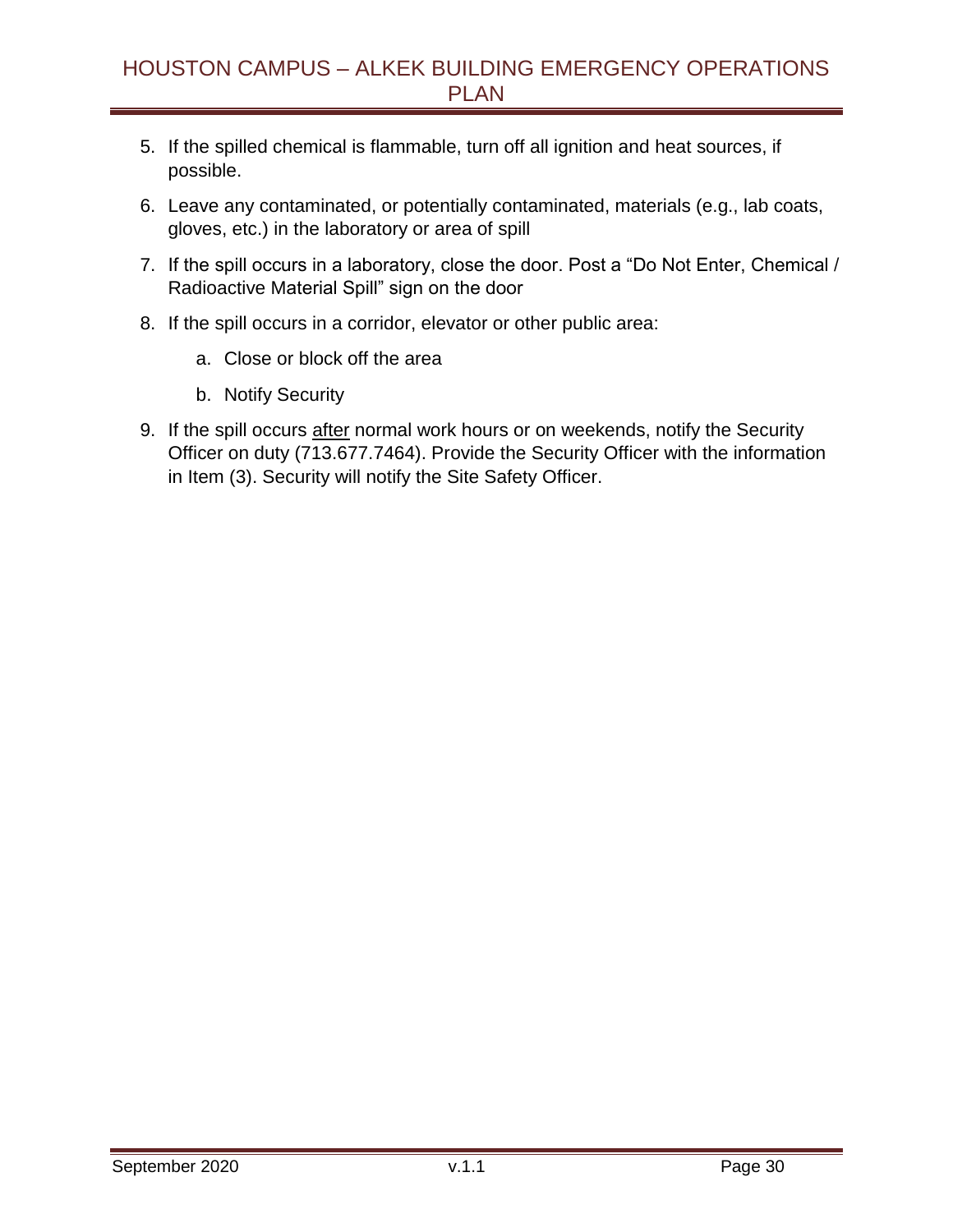# <span id="page-31-0"></span>**ATTACHMENT 7: LOSS OF BUILDING UTILITIES**

The Alkek building has an emergency power generator. In the event of an electrical failure the emergency generator should supply power to selected areas and outlets. The red-colored electrical outlets are on generator power.

In the event the emergency generator fails to work and the facility has no power, all faculty, staff, and students should secure their area (e.g., placing perishables in refrigerators, shielding radioactive material experiments, closing chemical containers, etc.) then exit the building as soon as possible. All personnel should leave the building and congregate at the designated assembly area including essential personnel until it is determined that the building is safe for limited occupancy by the facilities manager and/or site safety officer.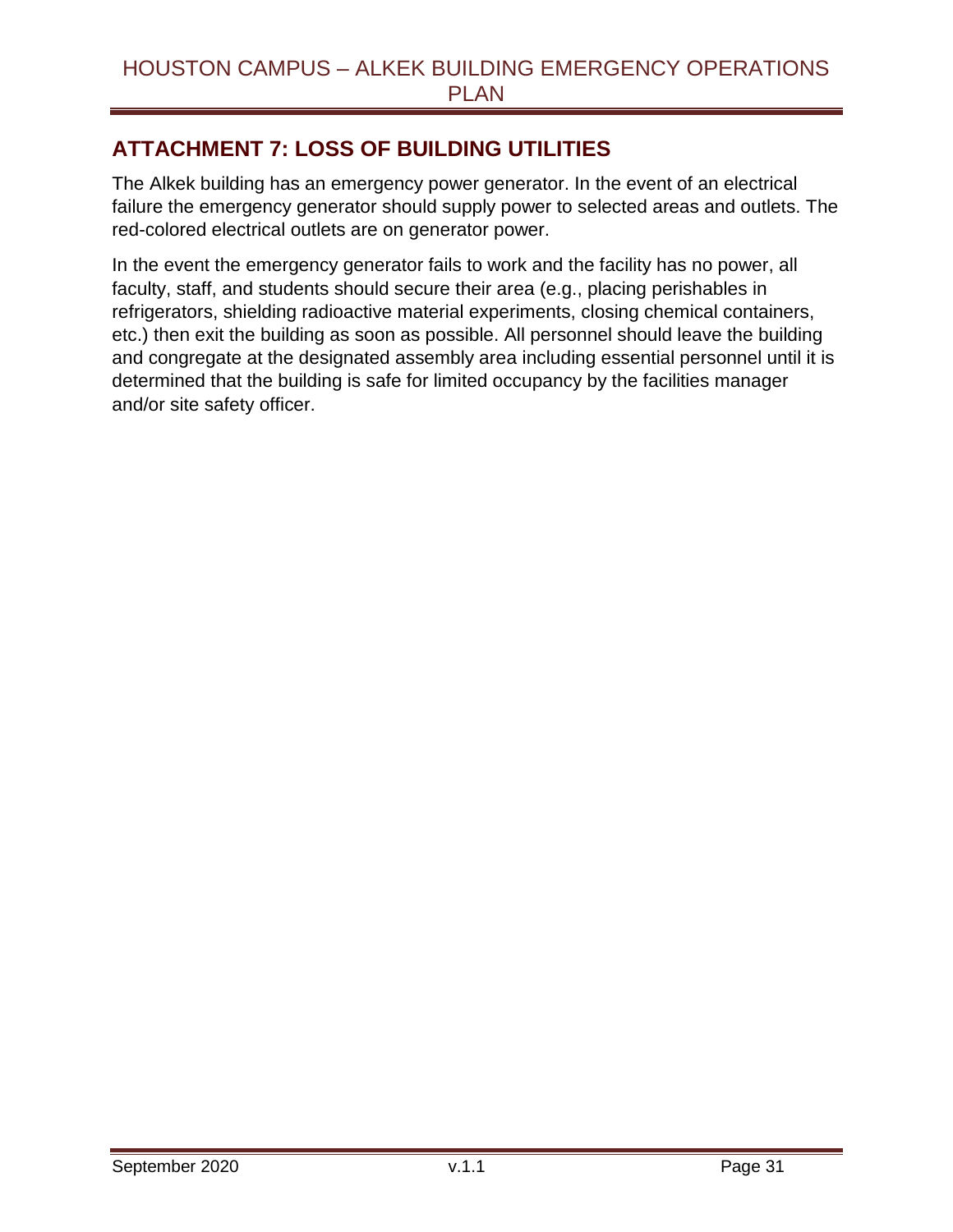## <span id="page-32-0"></span>**ATTACHMENT 8: BOMB THREATS**

Because of the seriousness of the situation and the possibility of physical injury to the parties concerned, initial precaution must be taken in the case of a bomb threat or presence of explosive devices. If an employee or a student suspects an object to be a bomb or explosive, she/he will IN NO WAY HANDLE OR TOUCH THE OBJECT.

Notify security immediately. The security manager will notify the IBT director, or designee, and all areas affected.

The building or area where the object is found will be evacuated immediately in accordance with the evacuation procedures contained in the Fire Safety Plan.

Radio communication WIL NOT be used in the vicinity of suspected bombs or explosive devices. It is essential that the object NOT BE TOUCHED OR MOVED by employees or students.

Security will request emergency response assistance from the Houston Police Department Bomb Squad according to established security procedures.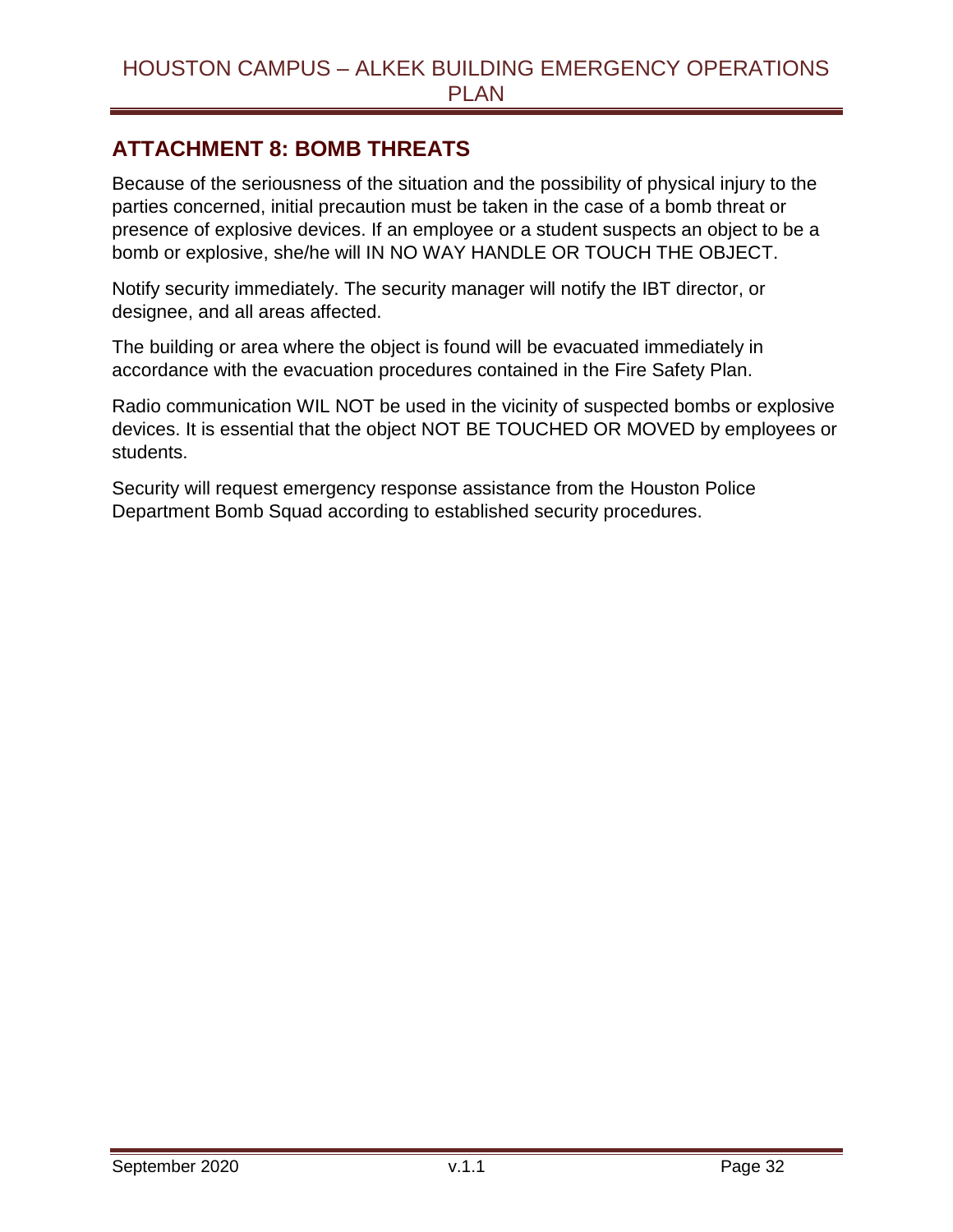# <span id="page-33-0"></span>**ATTACHMENT 9: ANIMAL INCIDENT RESPONSE PLAN**

The Houston IACUC maintains the Animal Incident Response Plan under a separate title.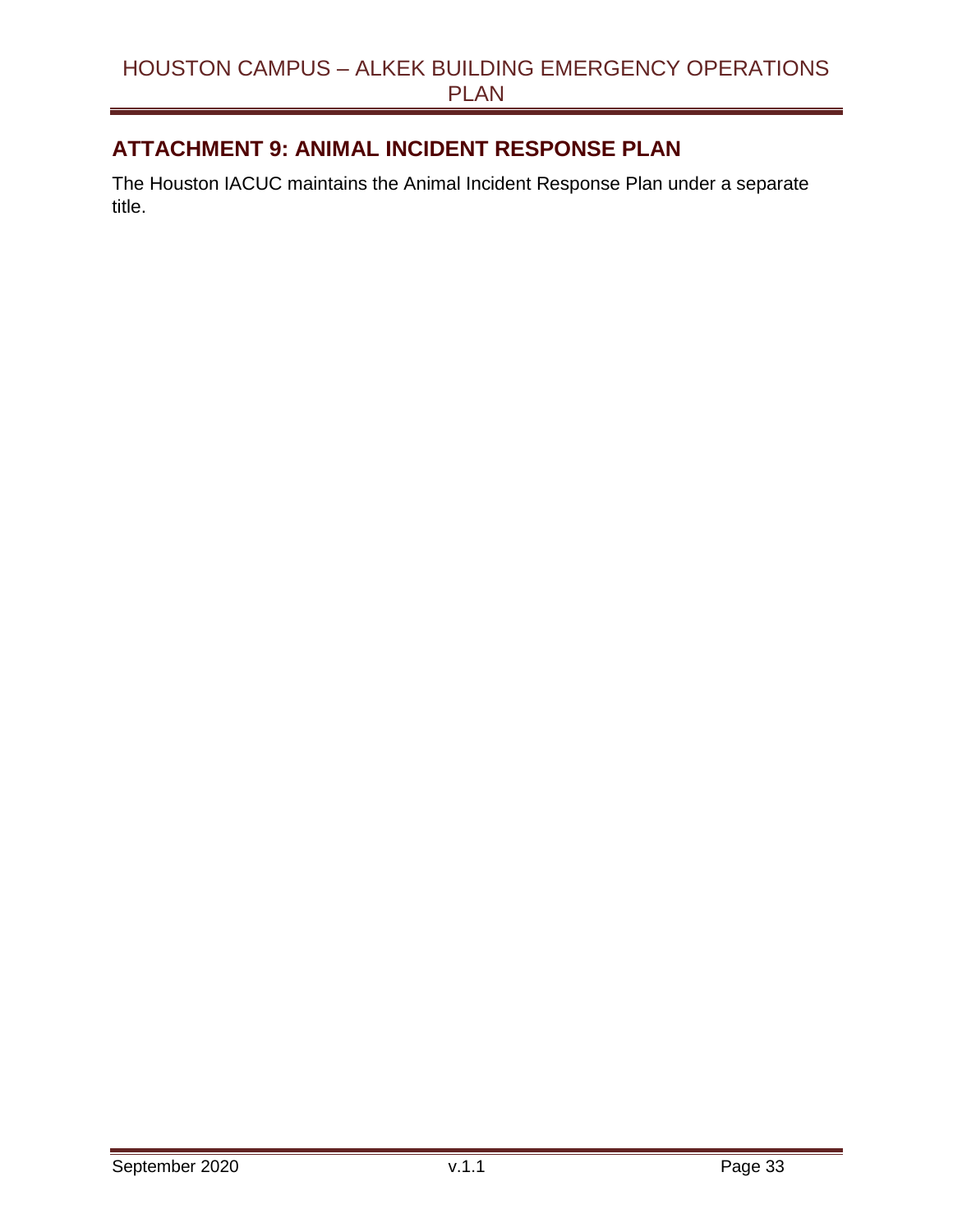# <span id="page-34-0"></span>**ATTACHMENT 10: HURRICANE PLAN**

#### <span id="page-34-1"></span>**General**

It is incumbent for the coastal campuses to prepare for and secure the respective facilities from potential high winds and/or flooding. In general coastal campuses should:

- Complete a pre-landfall survey around each building and/or campus and rooftop where accessible. This will identify possible loose items that should be secured, as well as allow for the determination of pre-impact condition of the facility.
- Identify and document equipment that is on emergency power, where applicable
- Secure facilities, loose items and equipment
- Park fueled vehicles in a safe, secure location in a parking garage or in parking lots away from trees. The location of the vehicle, the keys and identified responsible person should be noted. A vehicle accountability log is located in Attachment 5.

It takes a collective effort of all individuals on these campuses in this endeavor; therefore, all respective colleges, centers, departments and units should develop a unit hurricane preparedness plan prior to hurricane season. The following sections provide guidelines and checklists for preparing and securing research laboratories and office spaces for potential hurricane impacts.

## <span id="page-34-2"></span>Critical Assets Resource Support

When identifying equipment that is on generator power, the campus should verify that piece of equipment must remain on generator power. If not, that piece of equipment should be removed from generator power. This will allow for a lighter generator load and/or allow for other pieces of equipment to be placed on generator power that is otherwise not on generator power.

For research laboratories, campuses should identify the critical assets (e.g., research animals) for which support and/or tending must be provided and specific resources that may be needed. For example, additional water sources or a back-up water supply may be needed for tending to research animals. Additionally, the campus needs to account for the storage/stock-pile requirements for these critical asset resources.

## <span id="page-34-3"></span>Research Laboratory Preparation Guidelines

Hurricane hazards can come in many forms, including heavy rainfall, high winds, flooding, and tornadoes. Advance preparation of specialized areas, such as laboratories, can help avoid certain dilemmas posed by the threat of a severe storm.

#### *Hurricane Preparedness: Hurricane Season Begins*

1. Consider a careful selection of hazardous materials storage areas.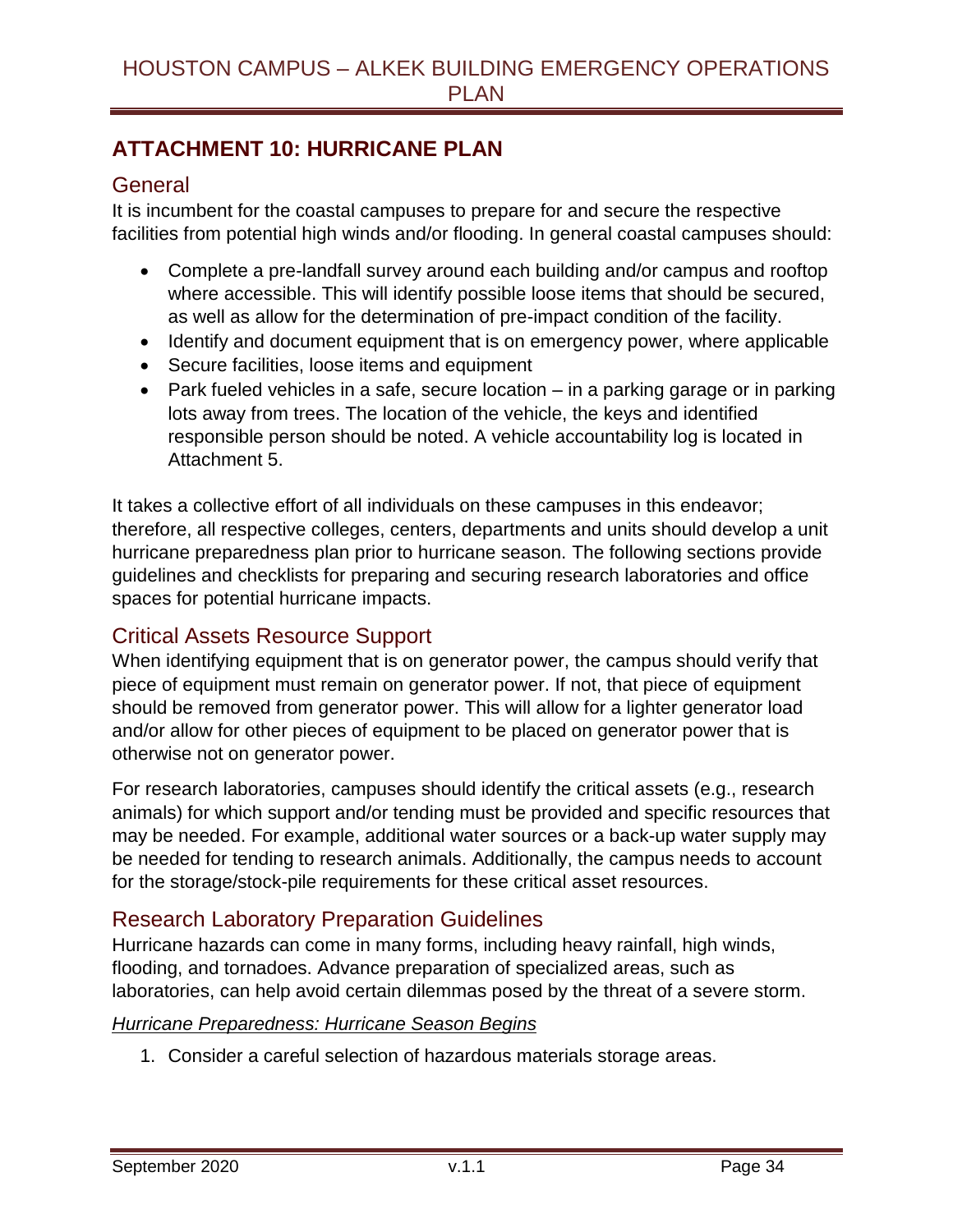- 2. Plan ahead for the permanent placement of sensitive equipment away from windows and other high risk areas.
- 3. Plan not to be at the building during or immediately after a hurricane.

#### *Hurricane Watch: 48 hours in advance of the anticipated onset of tropical storm force winds*

- 1. Place large garbage bags near each piece of electronic equipment. *Remember to have bags available before they are needed.*
- 2. Shelve and secure all glassware, microscopes, etc.
- 3. Containerize and seal all hazardous wastes.
- 4. Discuss re-entry precautions should the area be damaged by the storm: *Are any special re-entry precautions potentially necessary? If so, what actions should/should not be taken, and by whom?*
- 5. Decide if heat-labile materials will require additional or backup cooling/freezing capability? *Consider obtaining dry ice for use in such freezers or refrigerators, and remember to order extra liquid nitrogen if you are getting low.*

#### *Remember:*

*Do not add additional freezers to emergency circuits, as this may overload circuits causing all to go down. Contact the Facilities Office in advance for advice on available circuits in your area.*

#### *Hurricane Warning: 36 hours in advance of the anticipated onset of tropical-storm-force winds*

- 1. Wrap up all experiments in progress, and halt the use of chemical, radiological, or biohazardous agents.
- 2. Radioactive, chemical, and biological hazards should be stored in secured compartments appropriate to their hazard (e.g., solvents in flammable solvent cabinets, corrosives in acid/base cabinets, radioactive materials in their shipping containers with adequate shielding, biologicals in incubators, etc.).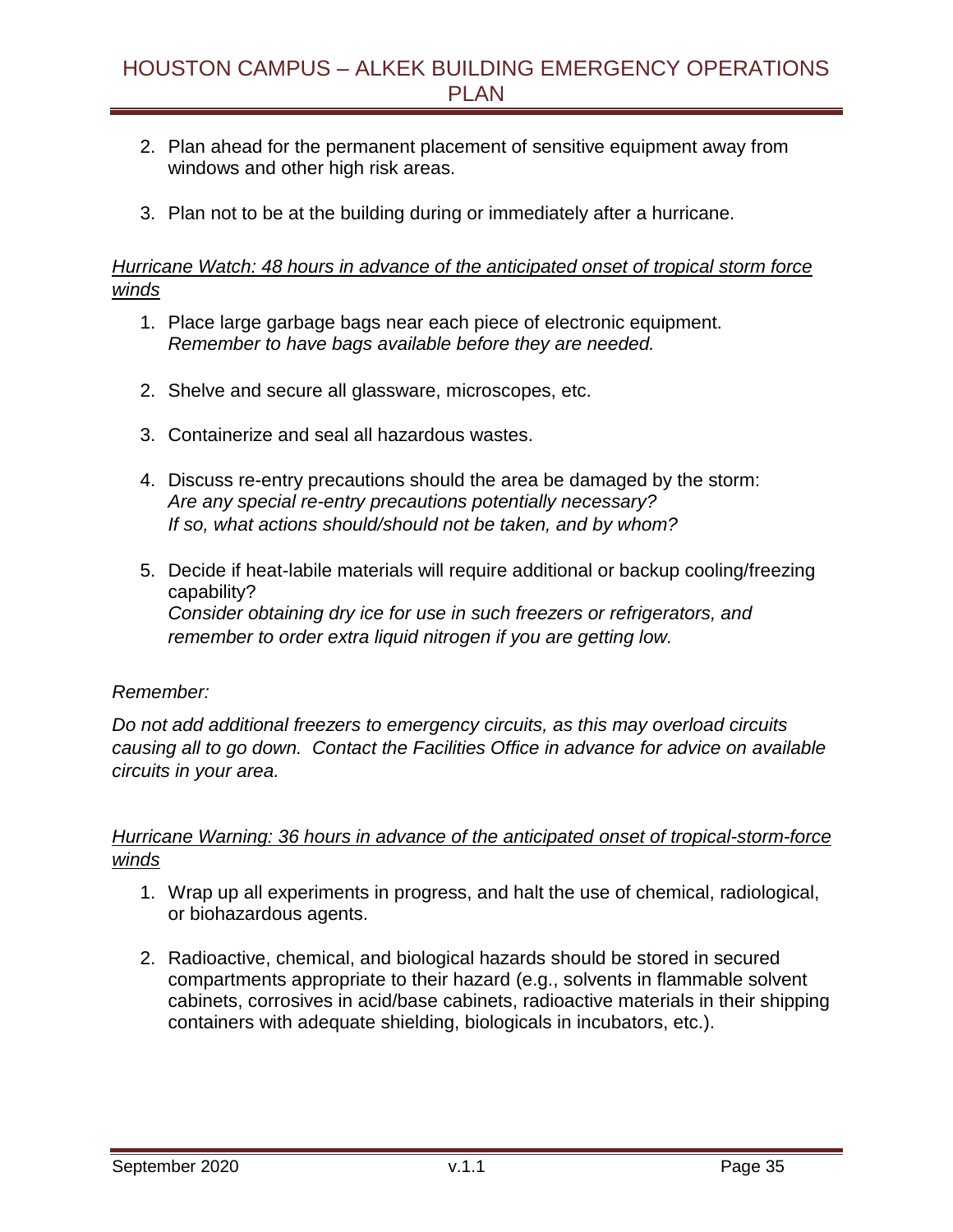- 3. No hazardous materials should be left on counter-tops, open shelves, or on floors. Small numbers of small, breakable containers or objects (e.g., test tubes, petri plates, microscope slides, etc.) should be emptied and stored.
- 4. Large numbers of small, breakable containers or objects can be placed in secondary containers such as plastic restaurant bus trays, or 5 gallon utility buckets. The secondary containers or trays can then be securely stored in cabinets located in areas of low flood potential.
- 5. Protect equipment in areas with windows from hazards associated with broken glass, driven rain, and wind; leave all floors and counter space clear of equipment, papers, chemicals, etc.
- 6. Turn off power to electronic equipment. Cover all electronic equipment with garbage bags or suitable plastic, regardless of whether windows are present in the immediate area.
- 7. Lock or tape shut all refrigerators, freezers, incubators, etc.
- 8. Unplug all non-critical electronic equipment.

# <span id="page-36-0"></span>Administrative Office Preparation Guidelines

#### *Hurricane Watch*

- 1. Place large garbage bags near each piece of electronic equipment.
- 2. Place all loose papers and important documents in cabinets or files.

#### *Hurricane Warning*

- 1. Turn off power and unplug electronic equipment.
- 2. Cover all electronic equipment with garbage bags or suitable plastic.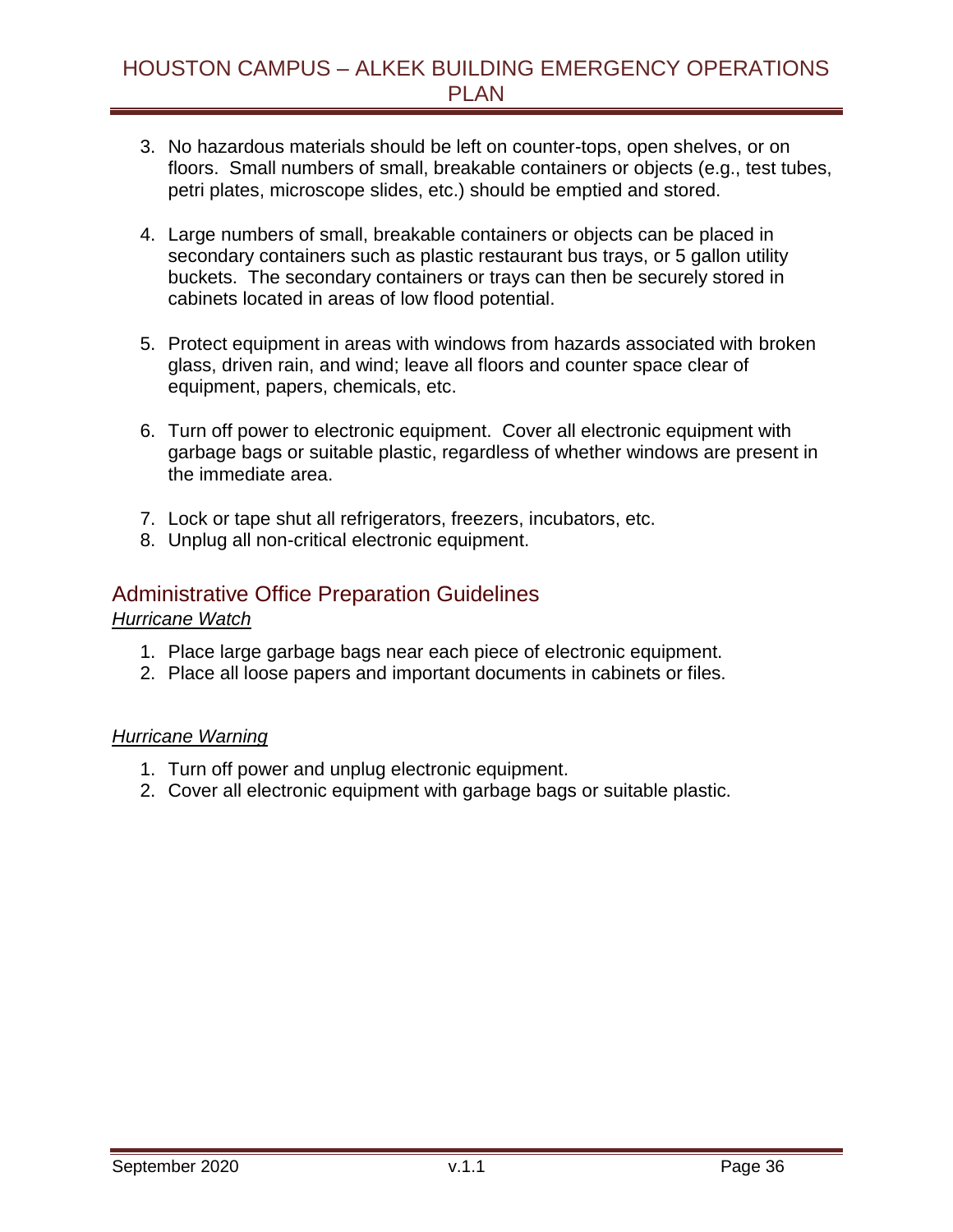# <span id="page-37-0"></span>Research Laboratory Checklist

**Please check if you are NOT responsible for a lab area.**

|          |                                                                                             |                 | <b>Staff</b>                    | <b>Staff</b>                      |
|----------|---------------------------------------------------------------------------------------------|-----------------|---------------------------------|-----------------------------------|
| <u>V</u> | <b>Action/Task</b>                                                                          | <b>Location</b> | <b>Responsible</b><br>(Primary) | <b>Responsible</b><br>(Alternate) |
|          |                                                                                             |                 |                                 |                                   |
|          | Turn down refrigerators and freezers to the<br>lowest practical settings and plug into      |                 |                                 |                                   |
|          | emergency power where available. Red                                                        |                 |                                 |                                   |
|          | outlets typically designate emergency power.                                                |                 |                                 |                                   |
|          | Place recording maximum/minimum                                                             |                 |                                 |                                   |
|          | thermometers in refrigerators and freezers<br>containing temperature critical supplies and  |                 |                                 |                                   |
|          | samples.                                                                                    |                 |                                 |                                   |
|          | Plug incubators into emergency power outlets                                                |                 |                                 |                                   |
|          | if you must maintain cultures in vitro.                                                     |                 |                                 |                                   |
|          | Cover and secure or seal vulnerable                                                         |                 |                                 |                                   |
|          | equipment with plastic.                                                                     |                 |                                 |                                   |
|          | Remove or secure equipment from outdoor<br>and rooftop locations.                           |                 |                                 |                                   |
|          | Ensure arrangements have been made for the                                                  |                 |                                 |                                   |
|          | care and feeding of laboratory animals.                                                     |                 |                                 |                                   |
|          | Follow recommended actions of Animal Care<br>Services.                                      |                 |                                 |                                   |
|          | In areas subject to flooding, relocate or                                                   |                 |                                 |                                   |
|          | elevate equipment, chemicals, wastes and<br>other important items from the floor to prevent |                 |                                 |                                   |
|          | damage.                                                                                     |                 |                                 |                                   |
|          | Secure radioactive isotopes, biohazardous                                                   |                 |                                 |                                   |
|          | agents, recombinant materials and hazardous<br>chemicals to prevent breakage and release.   |                 |                                 |                                   |
|          |                                                                                             |                 |                                 |                                   |
|          | Fill dewars and cryogen reservoirs for sample<br>storage and/or critical equipment.         |                 |                                 |                                   |
|          | Over-pack reactive chemicals in plastic,<br>waterproof containers.                          |                 |                                 |                                   |
|          |                                                                                             |                 |                                 |                                   |
|          | Remove regulators and cap gas cylinders,<br>except for CO2 needed to maintain cell          |                 |                                 |                                   |
|          | cultures. Ensure all cylinders are secure.                                                  |                 |                                 |                                   |
|          | Autoclave or inactivate infectious or rDNA                                                  |                 |                                 |                                   |
|          | waste.                                                                                      |                 |                                 |                                   |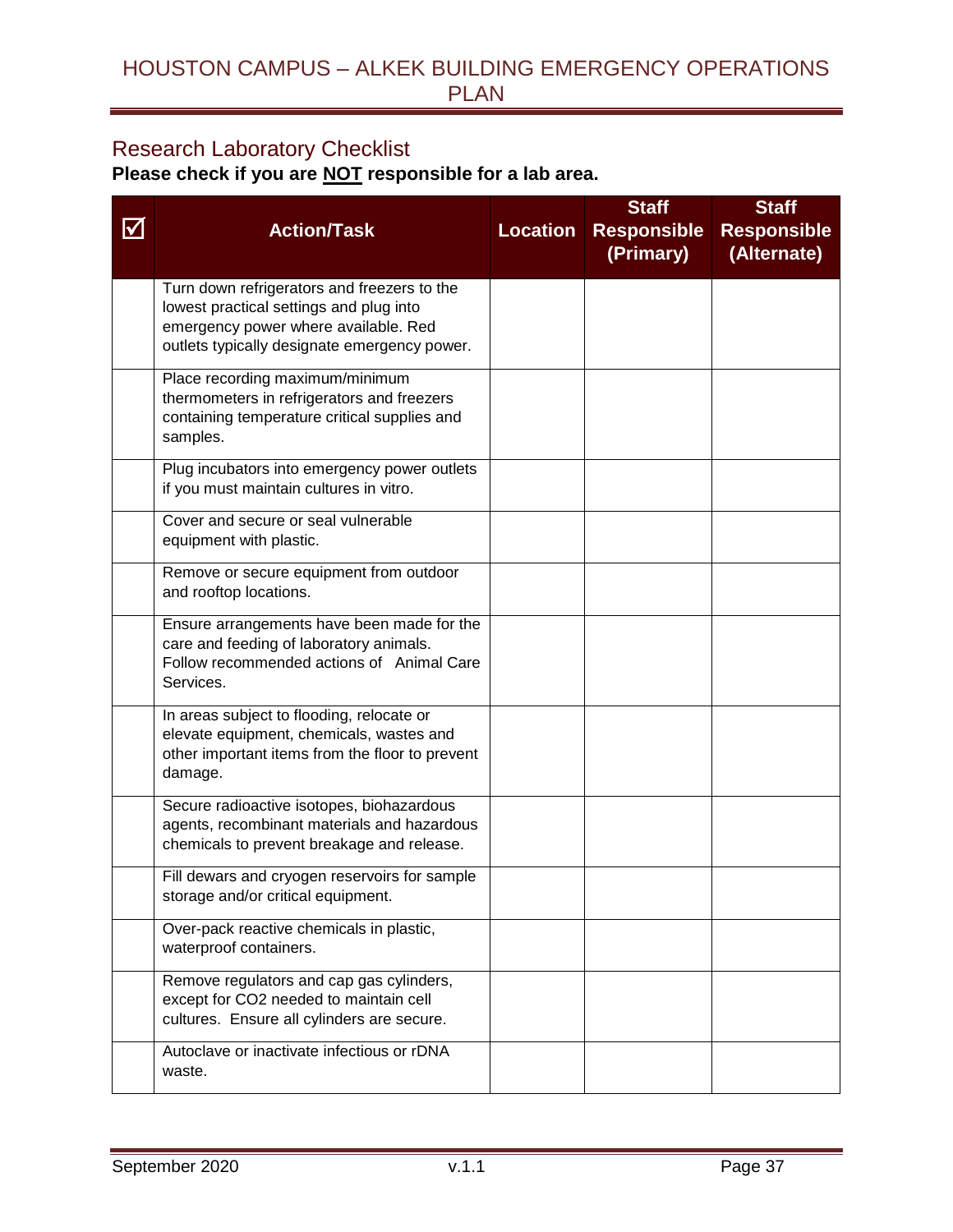| <b>Action/Task</b>                                                                                                                                                   | <b>Location</b> | <b>Staff</b><br><b>Responsible</b><br>(Primary) | <b>Staff</b><br><b>Responsible</b><br>(Alternate) |
|----------------------------------------------------------------------------------------------------------------------------------------------------------------------|-----------------|-------------------------------------------------|---------------------------------------------------|
| Due to the possibility of power outages, store<br>volatile, toxic materials in tightly sealed,<br>break-resistant containers rather than fume<br>hoods or open room. |                 |                                                 |                                                   |
| Protect valuable files, research samples and<br>notebooks in place or move to a safer<br>location.                                                                   |                 |                                                 |                                                   |
| Protect notebooks and secure samples/data<br>as necessary for colleagues unable to reach<br>the lab.                                                                 |                 |                                                 |                                                   |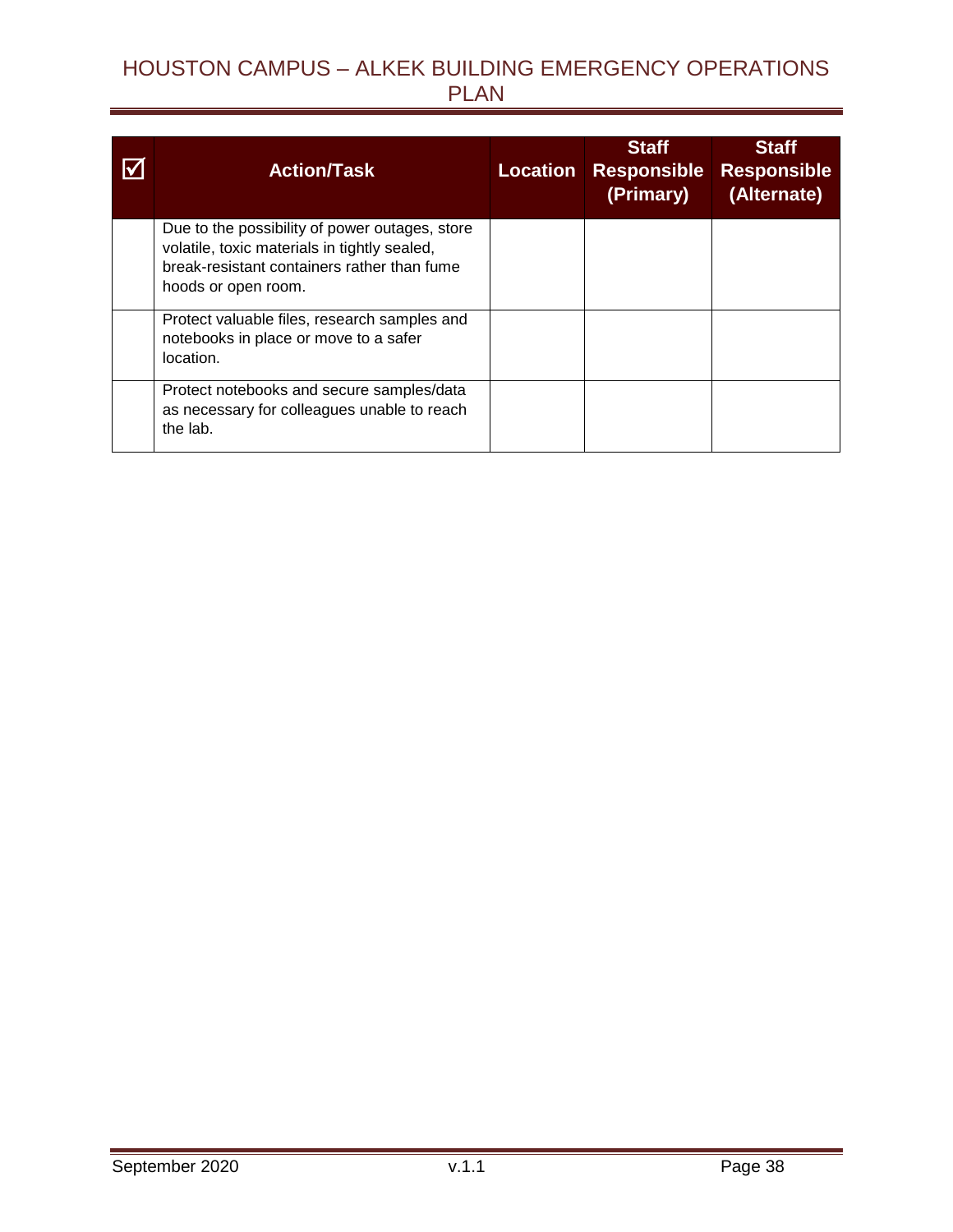## <span id="page-39-0"></span>Administrative Office Checklist

**Please check if you are NOT responsible for an office area.**

|                  |                                                                                                                                                                                                                          |                 | <b>Staff</b>                    | <b>Staff</b>                      |
|------------------|--------------------------------------------------------------------------------------------------------------------------------------------------------------------------------------------------------------------------|-----------------|---------------------------------|-----------------------------------|
| $\bm{\boxtimes}$ | <b>Action/Task</b>                                                                                                                                                                                                       | <b>Location</b> | <b>Responsible</b><br>(Primary) | <b>Responsible</b><br>(Alternate) |
|                  |                                                                                                                                                                                                                          |                 |                                 |                                   |
|                  | Cover and secure vulnerable equipment with<br>plastic.                                                                                                                                                                   |                 |                                 |                                   |
|                  | When possible, move equipment and other<br>valuable items into interior areas of the building<br>away from windows. Tag moved equipment with<br>department contact information for easy<br>identification and retrieval. |                 |                                 |                                   |
|                  | In areas subject to flooding, relocate equipment<br>and other valuable items to a higher floor or<br>elevate. Tag moved equipment with department<br>contact information for easy identification and<br>retrieval.       |                 |                                 |                                   |
|                  | Clear refrigerators and freezers of items that could<br>spoil if power is lost, but leave appliance plugged<br>in.                                                                                                       |                 |                                 |                                   |
|                  | Place important records and files in cabinets and<br>cover with plastic.                                                                                                                                                 |                 |                                 |                                   |
|                  | Close and latch (or secure with tape if needed)<br>filling cabinets and cupboards.                                                                                                                                       |                 |                                 |                                   |
|                  | Back-up electronic data and store in multiple<br>locations.                                                                                                                                                              |                 |                                 |                                   |
|                  | Follow IT provider instructions for computer<br>equipment preparations.                                                                                                                                                  |                 |                                 |                                   |
|                  | Clear desktops, tables and exposed horizontal<br>surfaces of materials subject to damage.                                                                                                                                |                 |                                 |                                   |
|                  | Place telephone in desk drawer if the cord is long<br>enough. Do not unplug telephones.                                                                                                                                  |                 |                                 |                                   |
|                  | Take personal possessions home. The HSC is not<br>responsible for personal items damaged.                                                                                                                                |                 |                                 |                                   |
|                  | Secure windows and close blinds.                                                                                                                                                                                         |                 |                                 |                                   |
|                  | Change voice mail to indicate closure.                                                                                                                                                                                   |                 |                                 |                                   |
|                  | Close and lock all doors, including office doors,<br>before leaving.                                                                                                                                                     |                 |                                 |                                   |